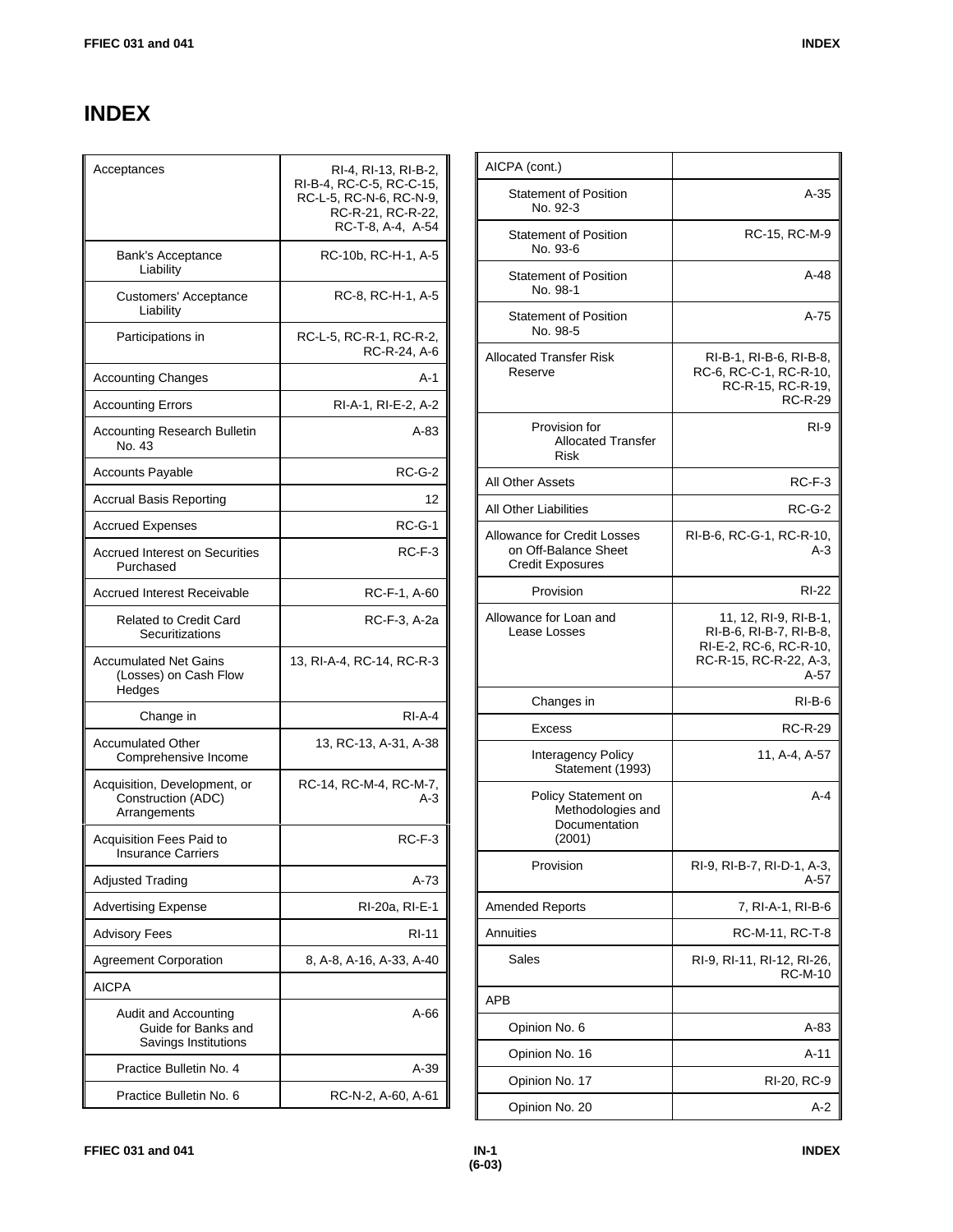| APB (cont.)                                                            |                                                                   |
|------------------------------------------------------------------------|-------------------------------------------------------------------|
| Opinion No. 21                                                         | A-66                                                              |
| Opinion No. 30                                                         | RI-24, A-34                                                       |
| Applicability of Generally<br><b>Accepted Accounting</b><br>Principles | 11                                                                |
| Asset-Backed Securities                                                | RI-6, RC-B-7, RC-K-2,<br>RC-R-16, RC-S-1                          |
| <b>Commercial Paper</b><br>Conduits                                    | $RC-S-8$                                                          |
| <b>Asset Sale Activities</b>                                           | <b>RC-S-1</b>                                                     |
| Assets and Liabilities of IBFs                                         | $RC-I-1$                                                          |
| <b>Assets Netted Against</b><br><b>Deposit Liabilities</b>             | <b>RC-O-7</b>                                                     |
| Assets Under Management                                                | <b>RC-M-11</b>                                                    |
| <b>Associated Company</b>                                              | 12, RI-11, RI-12, RI-15,<br>RC-8, RC-M-7, RC-R-22a,<br>A-33, A-77 |
| <b>ATS Account</b>                                                     | RC-E-4, RC-K-3, RI-7,<br>$A-20$                                   |
| <b>Audit Fees</b>                                                      | RI-21, RC-T-7                                                     |
| <b>Auditing Work Performed</b>                                         | RC-16                                                             |
| <b>Automated Teller Machines</b>                                       | RI-10, RI-13, RI-E-1, A-18,<br>A-21, A-22                         |
| <b>Automobile Loans</b>                                                | RC-B-8, RC-C-14, RC-S-1                                           |
| Average Total Assets                                                   | RC-K-3, RC-R-11,<br><b>RC-R-14</b>                                |

| <b>Balance Sheet</b>                                | <b>RC-1</b>                                                                          |
|-----------------------------------------------------|--------------------------------------------------------------------------------------|
| <b>Balances Due From</b><br>Depository Institutions | RI-5, RC-1, RC-A-4.<br>RC-K-1, RC-R-19, A-64                                         |
| <b>Bank Investment Contracts</b>                    | RC-O-6, RC-T-8                                                                       |
| <b>Bank Premises</b>                                | 12, RI-12a, RI-18, RC-7,<br><b>RC-R-22a</b>                                          |
| <b>Bankers Acceptances</b>                          | RI-4, RI-13, RC-C-5,<br>RC-C-15, RC-H-1, RC-L-5,<br>RC-R-21, RC-R-22.<br>RC-T-8, A-4 |
| <b>Banks</b>                                        | A-7                                                                                  |
| Commercial Banks in the<br>U.S.                     | RC-A-4, RC-C-8, RC-E-8,<br>A-8                                                       |
| Foreign Banks                                       | RI-B-2, RC-E-18, RC-N-6,<br>RC-O-7, A-7                                              |
| Foreign Central Banks                               | <b>RC-A-5</b>                                                                        |

| Banks (cont.)                                                               |                                                           |
|-----------------------------------------------------------------------------|-----------------------------------------------------------|
| in Foreign Countries                                                        | RC-A-5, RC-C-8, RC-E-9,<br>$A-9$                          |
| U.S. Banks                                                                  | RI-B-2. RC-E-18. RC-N-6.<br>RC-O-6, RC-O-7, A-8           |
| U.S. Branches and<br>Agencies of Foreign<br><b>Banks</b>                    | RC-A-4, RC-C-8, RC-E-8,<br>RC-E-18, A-9, A-16             |
| Benefit-Responsive<br>Depository Institution<br><b>Investment Contracts</b> | RC-O-6                                                    |
| <b>Bilateral Netting Agreements</b>                                         | RC-R-28, RC-R-30                                          |
| <b>Bill-of-Lading Draft</b>                                                 | $A-15$                                                    |
| Borrowings in Foreign Offices                                               | $A-9$                                                     |
| <b>Branch Acquisition</b>                                                   | 4                                                         |
| <b>Branch Sales</b>                                                         | RI-14, RI-20a                                             |
| <b>Brokerage Fees</b>                                                       | <b>RI-11</b>                                              |
| <b>Broker's Security Draft</b>                                              | $A-11$                                                    |
| <b>Business Combinations</b>                                                | 4, RI-1, RI-A-3, RI-B-6,<br>RI-B-7, RC-K-1, A-11,<br>A-47 |

| Capital Allocation Adjustment                         | $RI-D-2$                          |
|-------------------------------------------------------|-----------------------------------|
| <b>Capital Reserves</b>                               | <b>RC-12</b>                      |
| <b>Capital Stock Transactions</b>                     | $RI-A-2$                          |
| Capitalization of Interest<br>Costs                   | $A-14$                            |
| Caps                                                  | RC-L-15, RC-L-16, A-27            |
| Carrybacks and<br>Carryforwards                       | RI-23, A-44                       |
| Cash and Balances Due From<br>Depository Institutions | RC-1, RC-A-1, RC-R-19             |
| Cash Collateral Accounts                              | RC-R-24a, RC-S-2, A-70,<br>$A-71$ |
| Cash Flow Hedges                                      | A-29, A-30                        |
| <b>Accumulated Net Gains</b><br>(Losses) on           | 13, RI-A-4, RC-14, RC-R-3         |
| Cash Items                                            |                                   |
| in Process of Collection                              | RC-1, RC-2, RC-A-2                |
| Not in Process of<br>Collection                       | $RC-F-3$                          |
| Cash Management<br>Arrangements                       | $A-14$                            |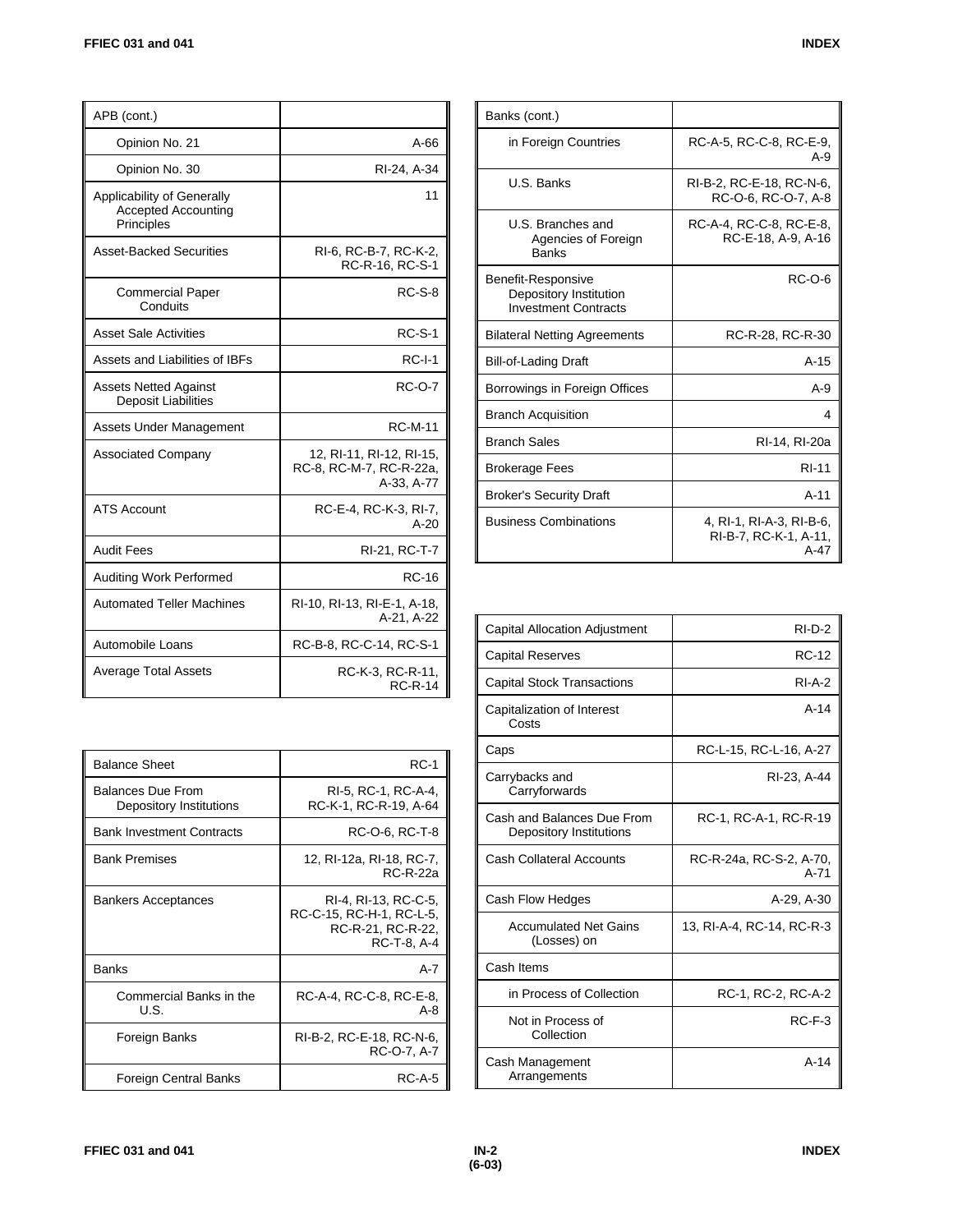| Cash Surrender Value of Life<br>Insurance     | RI-14, RC-F-3                                                                                           |
|-----------------------------------------------|---------------------------------------------------------------------------------------------------------|
| Cashiers' Checks                              | RI-13, RC-E-6a, A-18                                                                                    |
| <b>Ceding Fees</b>                            | RC-F-3                                                                                                  |
| <b>Certificates of Deposit</b>                | RC-4, RC-7, RC-A-4,<br>RC-E-12, RC-E-13,<br>RC-E-15, RC-R-22,<br>RC-T-8, A-23                           |
| <b>Certified Checks</b>                       | RI-10, RC-E-5, RC-E-6a,<br><b>RC-E-18</b>                                                               |
| Changes in Accounting<br><b>Estimates</b>     | A-1                                                                                                     |
| Changes in Accounting<br>Principles           | RI-24, RI-A-1, RI-E-2, A-1                                                                              |
| Charge-offs and Recoveries                    | RI-B-1, RC-S-4, RC-S-5,<br><b>RC-S-6</b>                                                                |
| <b>Claim Reserves</b>                         | $RC-G-2$                                                                                                |
| Clean-up Calls                                | $A-70$                                                                                                  |
| <b>Close of Business</b>                      | 1                                                                                                       |
| Collars                                       | RC-L-15, RC-L-16, A-27                                                                                  |
| <b>Collateral Invested Amounts</b>            | RC-S-2, A-71                                                                                            |
| Collateralized Mortgage<br>Obligations (CMOs) | RC-B-6, RC-B-16,<br>RC-H-3, RC-T-8                                                                      |
| <b>Collective Investment Funds</b>            | RC-T-3, RC-T-7, RC-T-10                                                                                 |
| Commercial Paper                              | RC-7, RC-B-8, RC-B-9,<br>RC-T-8, A-15                                                                   |
| <b>Commercial Paper Conduits</b>              | <b>RC-S-8</b>                                                                                           |
| Commission Income                             | RI-11, RI-12, RI-13, RI-26                                                                              |
| Commitments                                   | RC-L-1, RC-L-15, RC-R-2,<br>RC-R-26b, RC-S-4,<br>RC-S-6, RC-S-9, A-26                                   |
| Fees                                          | RI-2, RI-14, RC-E-3, A-55                                                                               |
| <b>Commodity Contracts</b>                    | RI-10, RI-30, RC-7,<br>RC-D-2, RC-D-3, RC-L-11,<br>RC-N-10, RC-R-28,<br>RC-R-30, RC-R-32, A-27,<br>A-78 |
| <b>Commodity Draft</b>                        | A-15                                                                                                    |
| <b>Common Stock</b>                           | RI-A-1, RI-A-2, RI-A-3,<br>RC-12, RC-B-9, RC-T-9,<br>A-11, A-12                                         |
| <b>Common Trust Funds</b>                     | <b>RC-T-10</b>                                                                                          |
| <b>Computer Software</b>                      | RI-21, RI-22, RC-F-4, A-48                                                                              |
| <b>Conduit Structures</b>                     | RC-S-8                                                                                                  |
| Consolidation                                 | 8, 9, 10, RC-O-11                                                                                       |
| Contingencies                                 | RC-12, RC-L-1, A-58                                                                                     |

| <b>Contractholder Funds</b><br>$RC-G-2$<br>Convertible Debt<br>$RI-A-2$<br>$RC-M-3$<br>Core Deposit Intangibles<br>Corporate Joint Venture<br>RI-11, RI-12, RI-15,<br>RC-M-7, A-33, A-77<br>RC-T-4, RC-T-6, RC-T-9,<br>Corporate Trust and Agency<br><b>RC-T-11</b><br>Accounts<br>Corrections of Accounting<br>RI-A-1, RI-E-2, A-2<br>Errors<br><b>Cost Recovery Method</b><br>A-37, A-60<br>$A-15$<br>Coupon Stripping<br><b>Covered Positions</b><br>RC-R-17, RC-R-28<br><b>Credit Cards</b><br>RI 4, RI B 3, RC B 7, |
|--------------------------------------------------------------------------------------------------------------------------------------------------------------------------------------------------------------------------------------------------------------------------------------------------------------------------------------------------------------------------------------------------------------------------------------------------------------------------------------------------------------------------|
|                                                                                                                                                                                                                                                                                                                                                                                                                                                                                                                          |
|                                                                                                                                                                                                                                                                                                                                                                                                                                                                                                                          |
|                                                                                                                                                                                                                                                                                                                                                                                                                                                                                                                          |
|                                                                                                                                                                                                                                                                                                                                                                                                                                                                                                                          |
|                                                                                                                                                                                                                                                                                                                                                                                                                                                                                                                          |
|                                                                                                                                                                                                                                                                                                                                                                                                                                                                                                                          |
|                                                                                                                                                                                                                                                                                                                                                                                                                                                                                                                          |
|                                                                                                                                                                                                                                                                                                                                                                                                                                                                                                                          |
|                                                                                                                                                                                                                                                                                                                                                                                                                                                                                                                          |
| RC-C-12, RC-C-31,<br>RC-K-2, RC-N-7,<br>RC-R-26b, RC-S-1                                                                                                                                                                                                                                                                                                                                                                                                                                                                 |
| <b>Annual Fees</b><br>RI-14                                                                                                                                                                                                                                                                                                                                                                                                                                                                                              |
| $RC-E-3$<br>Credit Balances on                                                                                                                                                                                                                                                                                                                                                                                                                                                                                           |
| <b>Credit Card Lines</b><br>RC-L-2                                                                                                                                                                                                                                                                                                                                                                                                                                                                                       |
| RI-4, RI-B-5, RI-B-8,<br>Fees and Finance Charges<br>RC-C-29, RC-S-3,<br>RC-S-5, RC-S-6, RC-S-10,<br>A-2a                                                                                                                                                                                                                                                                                                                                                                                                                |
| Interchange Fees<br>RI-14                                                                                                                                                                                                                                                                                                                                                                                                                                                                                                |
| Merchant Credit Card Sales<br>$RC-L-9$<br>Volume                                                                                                                                                                                                                                                                                                                                                                                                                                                                         |
| RI-14, RI-22<br>Merchant Income and<br>Expense                                                                                                                                                                                                                                                                                                                                                                                                                                                                           |
| <b>Credit Conversion Factor</b><br>RC-R-1, RC-R-2                                                                                                                                                                                                                                                                                                                                                                                                                                                                        |
| <b>Credit Enhancements</b><br>RC-S-2, RC-S-3, RC-S-4,<br>RC-S-6, RC-S-7, RC-S-9                                                                                                                                                                                                                                                                                                                                                                                                                                          |
| Credit-Enhancing Interest-Only<br>RC-R-6, RC-R-11,<br>RC-R-16, RC-R-17,<br>Strip<br>RC-R-18, RC-R-22a,<br>RC-R-24b, RC-S-2,<br>$RC-S-4$                                                                                                                                                                                                                                                                                                                                                                                  |
| <b>Disallowed</b><br>RC-R-7, RC-R-11,<br>RC-R-15,                                                                                                                                                                                                                                                                                                                                                                                                                                                                        |
| Cumulative Effect of Changes<br>RI-24, RI-A-1, RI-E-2<br>in Accounting Principles                                                                                                                                                                                                                                                                                                                                                                                                                                        |
| <b>Cumulative Foreign Currency</b><br>RC-14, RI-A-4<br><b>Translation Adjustments</b>                                                                                                                                                                                                                                                                                                                                                                                                                                    |
| RC-1, RC-3, RC-A-3,<br>Currency and Coin<br><b>RC-R-19</b>                                                                                                                                                                                                                                                                                                                                                                                                                                                               |
| <b>Custodial Services</b><br><b>RC-T-1</b>                                                                                                                                                                                                                                                                                                                                                                                                                                                                               |
| <b>Custodial Trust</b><br>RC-B-11                                                                                                                                                                                                                                                                                                                                                                                                                                                                                        |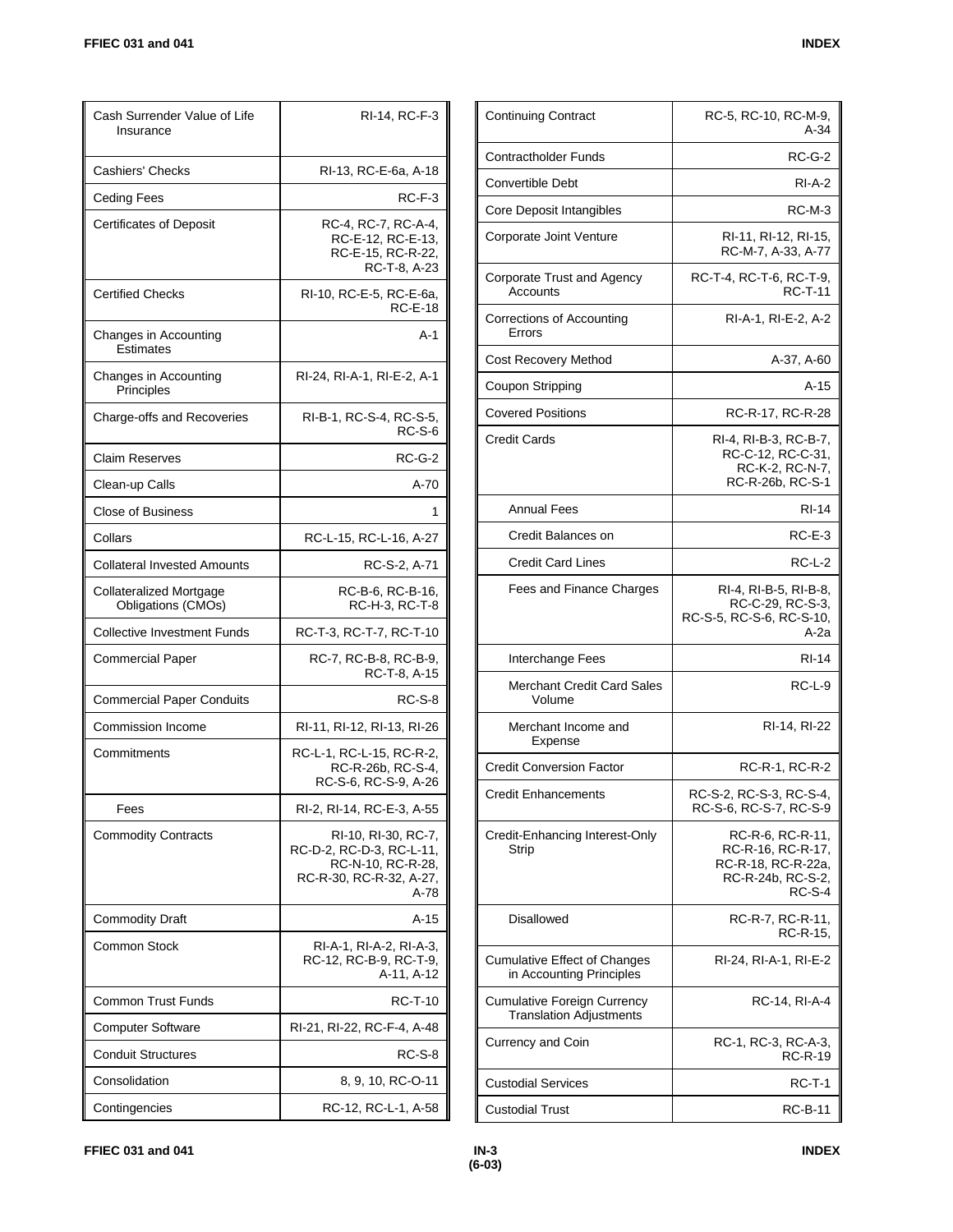| <b>Custody Account</b>                                              | 9, RC-T-5, RC-T-6,<br>RC-T-11, A-16            |
|---------------------------------------------------------------------|------------------------------------------------|
|                                                                     |                                                |
| Data Processing Services                                            | RI-14, RI-20, RI-E-1                           |
| Dealer Reserve Account                                              | A-16                                           |
| Debt/Equity Swaps                                                   | $A-39$                                         |
| Debt-for-Development Swaps                                          | $A-40$                                         |
| Deferred Compensation<br>Liabilities                                | $RC-G-2$                                       |
| <b>Deferred Tax Assets</b>                                          | A-42, A-63                                     |
| <b>Disallowed</b>                                                   | RC-R-5, RC-R-11,<br>RC-R-15, RC-R-22a          |
| Net Deferred Tax Assets                                             | $RC-F-1$                                       |
| <b>Deferred Tax Liabilities</b>                                     | A-42, A-63                                     |
| Net Deferred Tax<br>Liabilities                                     | $RC-G-1$                                       |
| Demand Notes Issued to the<br>U.S. Treasury                         | $RC-M-9$                                       |
| Deposit Broker                                                      | RI-7, RI-21, A-10                              |
| Deposit Insurance Expense                                           | RI-20a, RI-E-1                                 |
| <b>Deposit Listing Service</b>                                      | A-11                                           |
| Deposit Method                                                      | RC-M-4, RC-M-5, A-37                           |
| Depository Institution<br><b>Investment Contracts</b>               | RC-O-6, RC-O-10                                |
| Depository Institutions in the<br>U.S.                              | RC-A-4, A-16                                   |
| Deposits                                                            | RI-7, RI-9, RC-10, RC-E-1,<br>$A-17$           |
| Accounts of More Than<br>\$100,000                                  | RC-O-9                                         |
| Accounts of \$100,000 or<br>Less                                    | RC-O-9                                         |
| Adjustments to Demand<br>Deposits for Reciprocal<br><b>Balances</b> | RC-O-6                                         |
| <b>Assets Netted Against</b><br>Deposits                            | <b>RC-O-7</b>                                  |
| <b>ATS Account</b>                                                  | RI-7, RC-E-4, RC-K-3,<br>A-20                  |
| <b>Brokered Deposits</b>                                            | RI-7, RI-21, RC-E-5,<br>RC-E-10, RC-O-10, A-10 |
| Cashiers' Checks                                                    | RI-13, RC-E-6a, A-18                           |
| Certificates of Deposit                                             | RC-4, RC-A-4, RC-E-12,                         |

| Deposits (cont.)                                                                 |                                                |
|----------------------------------------------------------------------------------|------------------------------------------------|
| <b>Certified Checks</b>                                                          | RI-10, RC-E-5, RC-E-6,<br><b>RC-E-18</b>       |
| <b>Demand Deposits</b>                                                           | RC-E-4, RC-E-5, A-19                           |
| Early Withdrawal<br><b>Penalties</b>                                             | RI-7, RI-15, A-23                              |
| Employee Benefit Plan                                                            | RC-O-10                                        |
| Fiduciary                                                                        | RC-O-10                                        |
| Hypothecated                                                                     | RC-C-1, RC-E-2, A-41                           |
| in Insured Branches in<br>Puerto Rico and U.S.<br>Territories and<br>Possessions | <b>RC-O-3</b>                                  |
| in Domestic Offices                                                              | RI-7, RI-9, RC-10, RC-E-1                      |
| in Foreign Offices                                                               | RI-8, RI-14, RC-10.<br>RC-E-17, RC-K-4, A-9    |
| Individuals, Partnerships,<br>and Corporations.<br>Deposits of                   | RC-E-5, RC-E-18                                |
| Interest Accrued and<br>Unpaid on                                                | RC-G-1, RC-O-3                                 |
| Interest on                                                                      | RI-7                                           |
| Interest-Bearing                                                                 | RC-10, RC-T-8, A-24                            |
| Maturity and Repricing<br>Data for Time Deposits                                 | RC-E-13, RC-E-18                               |
| Money Market Deposit<br>Accounts (MMDAs)                                         | RC-E-4, RC-E-5, RC-E-12,<br>RC-T-8, A-23, A-25 |
| Money Orders                                                                     | RI-13, RC-E-3, RC-E-6,<br>A-18                 |
| Noninterest-Bearing                                                              | RC-10, RC-T-8, A-25                            |
| Nontransaction Accounts                                                          | RI-8, RC-E-5, RC-E-11,<br>RC-K-4, A-21         |
| <b>NOW Accounts</b>                                                              | RI-7, RC-E-4, RC-K-3,<br>RC-T-8, A-19          |
| Number of Deposit<br>Accounts                                                    | RC-O-9                                         |
| Oakar Deposits                                                                   | RC-O-5                                         |
| of Consolidated<br>Subsidiaries                                                  | RC-O-2                                         |
| <b>Official Checks</b>                                                           | RC-E-5, RC-E-6, RC-E-18                        |
| Open-Account Time<br>Deposits                                                    | RC-E-12, RC-E-13,<br>RC-E-15, A-23             |
| <b>Other Savings Deposits</b>                                                    | RC-E-12, A-23, A-25                            |
| Overdraft                                                                        | RC-C-18, RC-E-2, A-63                          |
| <b>Preauthorized Transfer</b><br>Accounts                                        | RI-7, RC-K-3, A-20                             |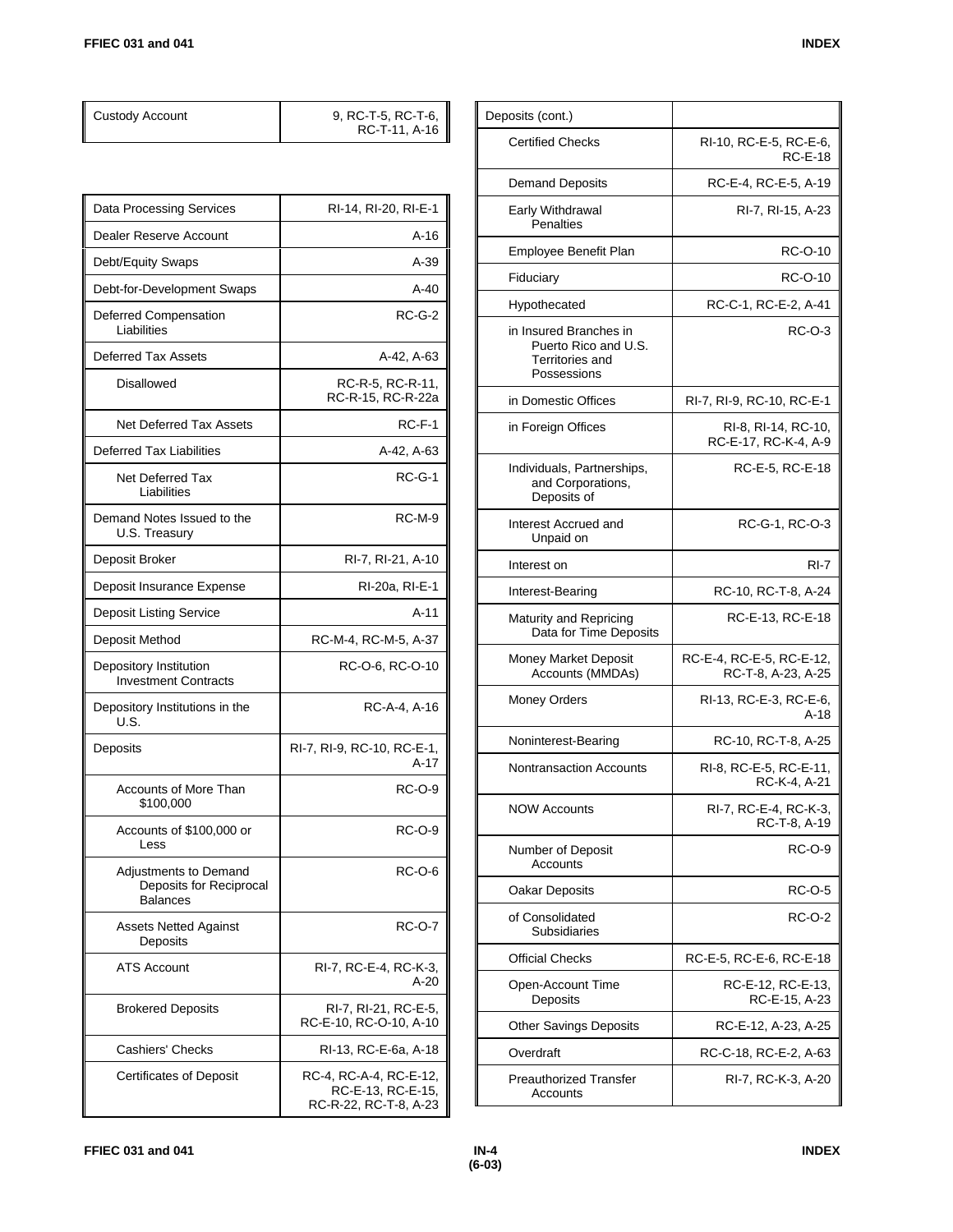| Deposits (cont.)                                                        |                                                                                                                                                                                                                                                                 |
|-------------------------------------------------------------------------|-----------------------------------------------------------------------------------------------------------------------------------------------------------------------------------------------------------------------------------------------------------------|
| <b>Preferred Deposits</b>                                               | <b>RC-E-11</b>                                                                                                                                                                                                                                                  |
| <b>Retail Sweep</b><br>Arrangements                                     | A-24                                                                                                                                                                                                                                                            |
| Savings Deposits                                                        | RI-8, RC-E-4, RC-E-5,<br>RC-E-12, A-21                                                                                                                                                                                                                          |
| Service Charges                                                         | RI-9, RI-14                                                                                                                                                                                                                                                     |
| <b>States and Political</b><br>Subdivisions in the<br>U.S., Deposits of | RC-E-8, RC-E-18,<br><b>RC-O-11</b>                                                                                                                                                                                                                              |
| <b>Telephone Transfer</b><br>Accounts                                   | RI-7, RC-E-5, RC-K-3,<br>A-20                                                                                                                                                                                                                                   |
| <b>Time Deposits</b>                                                    | RC-E-5, A-23                                                                                                                                                                                                                                                    |
| Time Deposits of Less<br>Than \$100,000                                 | RI-8, RC-E-12, RC-E-13,<br>$RC-K-4$                                                                                                                                                                                                                             |
| Time Deposits of<br>\$100,000 or More                                   | RI-8, RC-E-13, RC-E-15,<br><b>RC-K-4</b>                                                                                                                                                                                                                        |
| <b>Transaction Accounts</b>                                             | RI-7, RC-E-4, RC-E-5,<br>RC-K-3, A-18                                                                                                                                                                                                                           |
| <b>Travelers' Checks</b>                                                | RI-13, RC-E-3, RC-E-6,<br>$RC-E-7$                                                                                                                                                                                                                              |
| U.S. Government<br>Deposits                                             | RC-E-7, RC-E-18,<br>RC-O-11                                                                                                                                                                                                                                     |
| <b>Unamortized Premiums</b><br>and Discounts                            | <b>RC-O-4</b>                                                                                                                                                                                                                                                   |
| Uninsured                                                               | RC-O-10                                                                                                                                                                                                                                                         |
| Depreciation                                                            | 12, RI-18, RC-7, RC-T-6,<br>A-76                                                                                                                                                                                                                                |
| <b>Derivative Contracts</b>                                             | RI-10, RI-15, RI-21, RI-29,<br>RI-31, RC-14, RC-D-1,<br>RC-F-3, RC-G-2, RC-L-5,<br>RC-L-9, RC-L-17,<br>RC-L-18, RC-N-10,<br>RC-O-5, RC-R-1,<br>RC-R-15, RC-R-17,<br>RC-R-18, RC-R-22a,<br>RC-R-27, RC-R-30,<br>RC-R-31, RC-T-2, A-25,<br>A-62, A-78, A-79, A-81 |
| Cash Flow Hedges                                                        | A-29, A-30                                                                                                                                                                                                                                                      |
| <b>Accumulated Net Gains</b><br>(Losses) on                             | 13, RI-A-4, RC-14, RC-R-3                                                                                                                                                                                                                                       |
| <b>Benchmark Interest Rate</b>                                          | A-30                                                                                                                                                                                                                                                            |
| <b>Credit Derivatives</b>                                               | RI-10, RC-7, RC-D-1,<br>RC-L-5, RC-R-23,<br>RC-R-26a, A-70                                                                                                                                                                                                      |
| <b>Credit Losses</b>                                                    | RI-31                                                                                                                                                                                                                                                           |
| <b>Current Credit Exposure</b><br>Across                                | RC-R-30                                                                                                                                                                                                                                                         |
| Definition                                                              | A-26                                                                                                                                                                                                                                                            |

| Derivative Contracts (cont.)            |                                                                                     |
|-----------------------------------------|-------------------------------------------------------------------------------------|
| Derivatives Implementation<br>Group     | $A-25$                                                                              |
| Embedded                                | RC-L-9, RC-R-18, A-27,<br>$A-31$                                                    |
| Fair Value Hedges                       | A-29, A-30                                                                          |
| <b>Fair Values</b>                      | RC-L-6, RC-L-18, A-29                                                               |
| Foreign Currency Hedges                 | $A-30$                                                                              |
| Held for Purposes Other<br>Than Trading | RI-15, RI-21, RI-31,<br>RC-L-17, RC-L-18, A-31                                      |
| Held for Trading                        | RI-10, RI-29, RC-D-1,<br>RC-L-17, RC-L-18,<br>RC-R-17, RC-R-22, A-31,<br>A-78, A-79 |
| <b>Revaluation Gains</b><br>(Losses)    | RC-7, RC-10b, RC-D-2,<br>RC-D-3                                                     |
| Impact on Income of                     | RI-31                                                                               |
| Past Due                                | 3, RC-N-10                                                                          |
| Remaining Maturity of                   | RC-R-31                                                                             |
| Differences in Detail of<br>Reports     | 2                                                                                   |
| <b>Direct Credit Substitutes</b>        | RC-R-2, RC-R-24a,<br><b>RC-R-26a</b>                                                |
| <b>Director Attestation</b>             | 6                                                                                   |
| Directors, Extensions of<br>Credit to   | <b>RC-M-1</b>                                                                       |
| Directors' Fees                         | RI-20, RI-E-1, A-76                                                                 |
| <b>Discontinued Operations</b>          | RI-24                                                                               |
| <b>Discounts</b>                        | RC-B-1, RC-O-4, A-65                                                                |
| Dividend Income on<br><b>Securities</b> | RI-6, RI-7                                                                          |
| Dividends                               | RC-E-6, A-32                                                                        |
| Cash Dividends                          | RI-A-4, RC-12, RC-G-2,<br>A-32                                                      |
| Declared But Not Yet<br>Payable         | $RC-G-2$                                                                            |
| <b>Property Dividends</b>               | 11, RI-A-5, A-32                                                                    |
| <b>Stock Dividends</b>                  | RI-A-3, RC-12, A-32                                                                 |
| <b>Dollar Repurchase</b><br>Agreements  | A-66                                                                                |
| Domestic Office                         | A-32                                                                                |
| Domicile                                | A-32                                                                                |
| Due Bills                               | A-33, A-54                                                                          |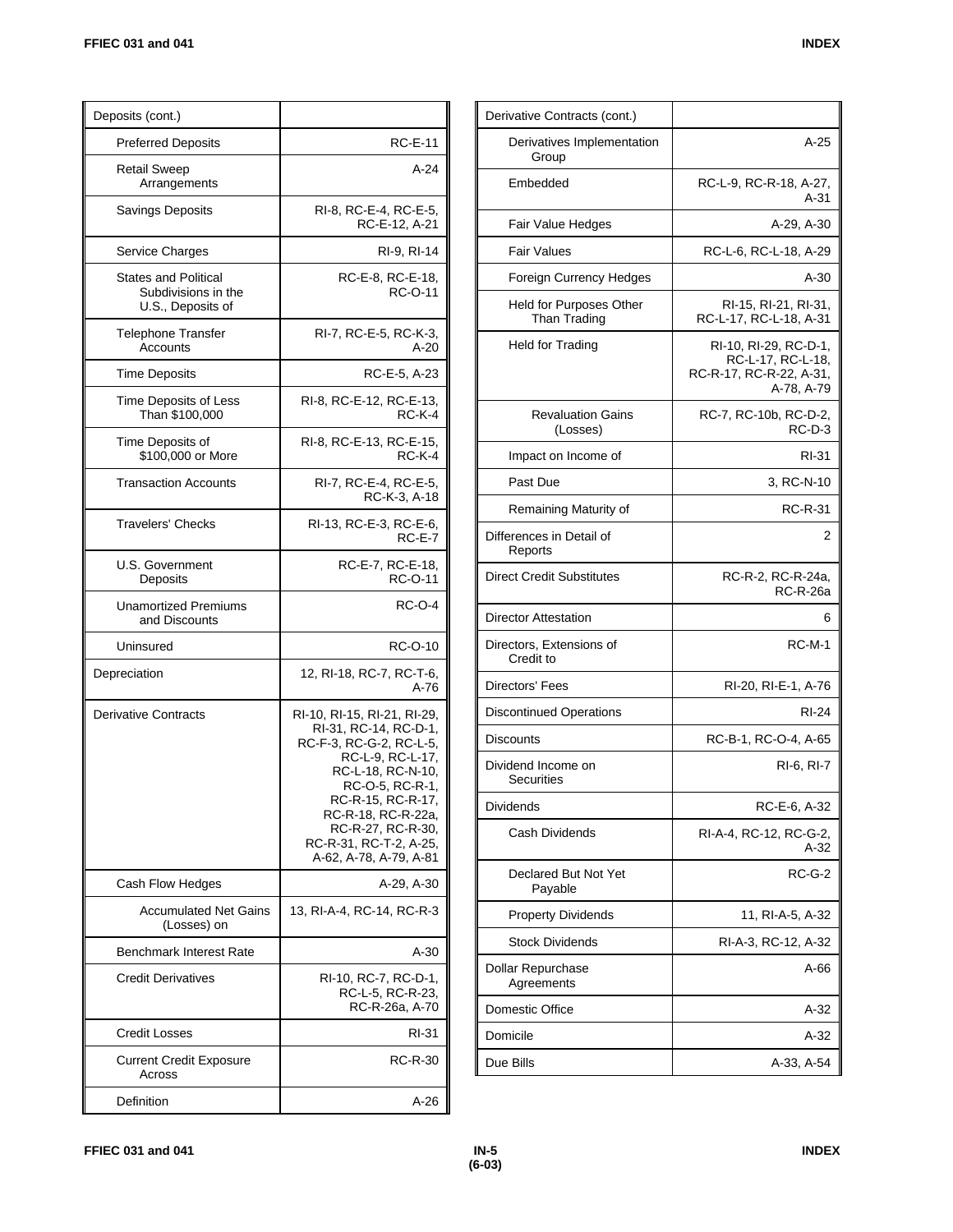| <b>Early Default Clauses</b>                                                                                                         | A-68                                                                                                      |
|--------------------------------------------------------------------------------------------------------------------------------------|-----------------------------------------------------------------------------------------------------------|
| <b>Edge Corporation</b>                                                                                                              | 8, A-8, A-16, A-33, A-40                                                                                  |
| EITF Issue No. 90-5                                                                                                                  | $A-14$                                                                                                    |
| <b>Electronic Filing</b>                                                                                                             | 6                                                                                                         |
| <b>Employee Benefits</b>                                                                                                             | RI-16, RC-T-6, A-76                                                                                       |
| <b>Employee Benefit Trust and</b><br><b>Agency Accounts</b>                                                                          | RC-T-3, RC-T-4, RC-T-6                                                                                    |
| Employee Stock Ownership<br>Plan (ESOP)                                                                                              | RI-16, RI-A-2, RC-15,<br>RC-C-17, RC-M-9                                                                  |
| <b>Equity Capital</b>                                                                                                                | RI-A-1, RI-A-5, RC-15,<br><b>RC-R-2</b>                                                                   |
| Changes in                                                                                                                           | $RI-A-1$                                                                                                  |
| <b>Equity Contract Notes</b>                                                                                                         | RC-R-10, A-59                                                                                             |
| <b>Equity Derivative</b><br>Contracts                                                                                                | RI-10, RI-30, RC-7,<br>RC-D-2, RC-D-3, RC-L-11,<br>RC-N-10, RC-R-28,<br>RC-R-30, RC-R-32, A-27,<br>$A-78$ |
| <b>Equity Method of Accounting</b>                                                                                                   | RC-M-7, A-33                                                                                              |
| <b>Escrow Funds</b>                                                                                                                  | RC-E-3, A-17                                                                                              |
| <b>Examination Fees</b>                                                                                                              | RI-20a, RC-T-7                                                                                            |
| <b>Executive Officers, Extensions</b><br>of Credit to                                                                                | RC-M-1                                                                                                    |
| Explanations                                                                                                                         | $RI-E-1$                                                                                                  |
| <b>Extended Settlements</b>                                                                                                          | A-73                                                                                                      |
| <b>Extensions of Credit to</b><br>Executive Officers.<br>Directors, Principal<br>Shareholders, and Their<br><b>Related Interests</b> | <b>RC-M-1</b>                                                                                             |
| <b>Extinguishments of Liabilities</b>                                                                                                | $A-33$                                                                                                    |
| <b>Extraordinary Items</b>                                                                                                           | RI-24, RI-D-1, RI-E-1,<br>$A-34$                                                                          |
|                                                                                                                                      |                                                                                                           |

| <b>Factored Accounts Receivable</b> | $A-54$                                                                                                   |
|-------------------------------------|----------------------------------------------------------------------------------------------------------|
| Fails                               | $A-34$                                                                                                   |
| Fair Value                          | RC-7, RC-B-1, RC-D-1,<br>RC-F-1, RC-L-6, RC-L-18.<br>RC-M-2, A-12, A-13, A-29,<br>A-39, A-79, A-80, A-81 |
| Fair Value Hedges                   | A-29, A-30                                                                                               |
| Farm Management Accounts            | $RCT-9$                                                                                                  |
| <b>FASB</b>                         |                                                                                                          |
| Derivatives Implementation<br>Group | A-25                                                                                                     |

| FASB (cont.)                          |                                                                                       |
|---------------------------------------|---------------------------------------------------------------------------------------|
| Interpretation No. 14                 | A-81                                                                                  |
| Interpretation No. 39                 | RC-5, RC-10a, RC-D-2,<br>RC-D-3, A-31, A-62                                           |
| Interpretation No. 41                 | RI-6, RI-8, RC-6, RC-10a,<br>A-63                                                     |
| Statement No. 5                       | A-2a, A-57, A-58, A-81                                                                |
| Statement No. 13                      | A-51                                                                                  |
| Statement No. 15                      | RI-24, A-35, A-83                                                                     |
| Statement No. 28                      | A-52                                                                                  |
| Statement No. 34                      | A-14                                                                                  |
| Statement No. 52                      | RC-14, A-29, A-38                                                                     |
| Statement No. 65                      | RC-C-1, A-74                                                                          |
| Statement No. 66                      | RC-M-4, RC-M-5, A-36                                                                  |
| Statement No. 72                      | RI-19, RI-20, RC-M-3,<br>A-12                                                         |
| Statement No. 86                      | RI-22, RC-F-4, A-49                                                                   |
| Statement No. 91                      | A-55, A-65                                                                            |
| Statement No. 94                      | 9                                                                                     |
| Statement No. 109                     | A-12, A-42                                                                            |
| Statement No. 114                     | A-57, A-83                                                                            |
| Statement No. 115                     | RC-13, RC-B-1, RC-F-2,<br>RC-R-5, A-2a, A-72, A-79,<br>A-84                           |
| Statement No. 125                     | A-79                                                                                  |
| Statement No. 133                     | RC-14, RC-L-9, RC-L-15,<br>RC-L-18, RC-R-18,<br>RC-T-2, A-25                          |
| Statement No. 140                     | RC-F-1, RC-M-9, RC-T-2,<br>A-2a, A-28, A-33, A-66,<br>A-73, A-74, A-78, A-79,<br>A-81 |
| Statement No. 141                     | RC-M-2, A-11, A-12                                                                    |
| Statement No. 142                     | RI-19, RI-20, RC-M-2,<br>A-12                                                         |
| Statement No. 144                     | RI-20, RI-24, A-35, A-49                                                              |
| <b>Technical Bulletin</b><br>No. 85-4 | RC-F-3                                                                                |
| <b>Federal Funds Purchased</b>        | RI-8, RC-10, RC-H-1,<br>RC-K-4, A-34                                                  |
| Federal Funds Sold                    | RI-6, RC-5, RC-H-1,<br>RC-K-2, A-34                                                   |
| Federal Home Loan Bank                | A-35                                                                                  |
| Advances                              | RC-M-8                                                                                |
| <b>Balances Due From</b>              | RC-3, RC-4, RC-A-4                                                                    |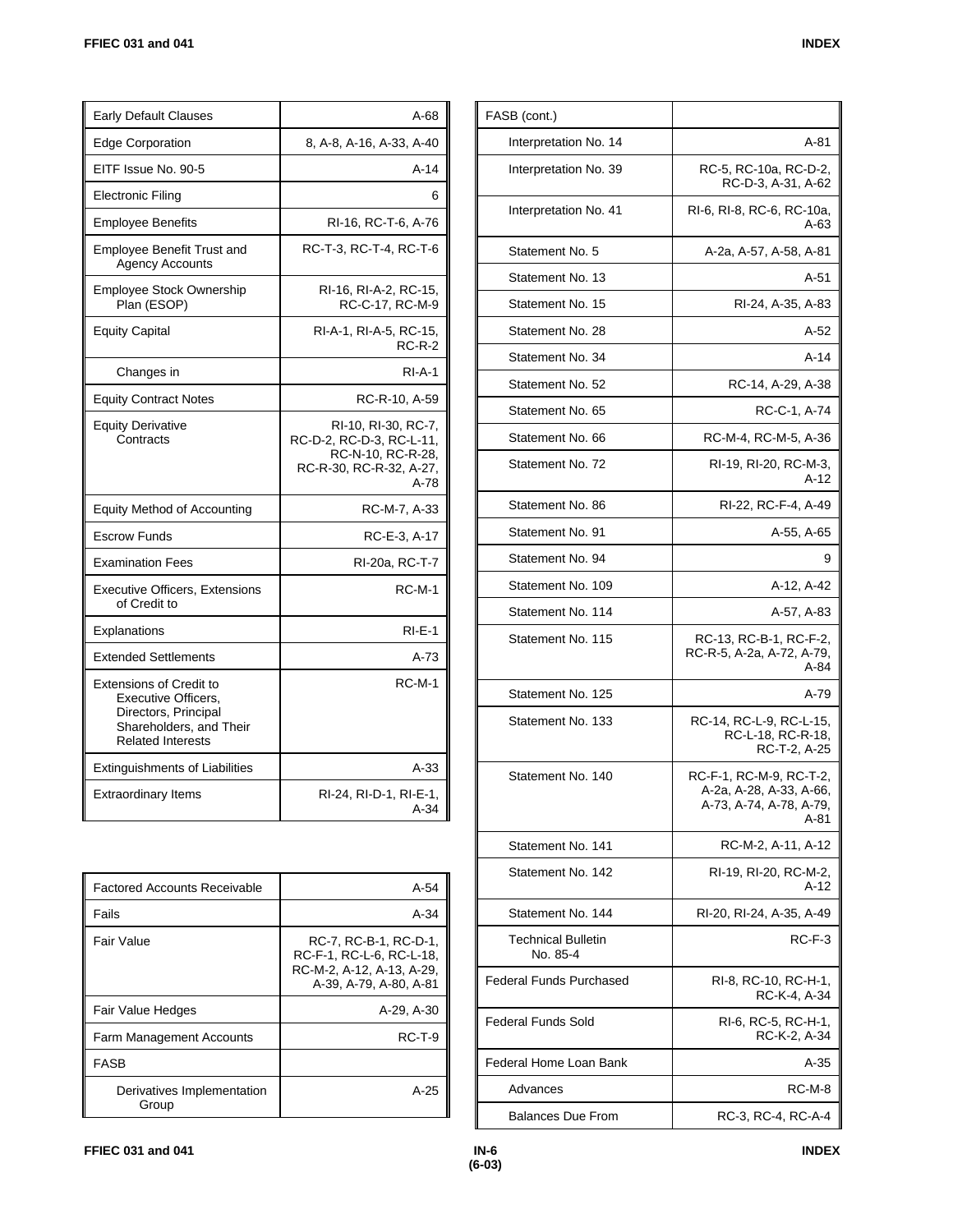| Federal Home Loan Bank<br>(cont.)                                |                                                                                            |
|------------------------------------------------------------------|--------------------------------------------------------------------------------------------|
| Federal Home Loan Bank<br><b>Stock</b>                           | RC-F-2, RC-R-22b                                                                           |
| <b>Standby Letters of Credit</b>                                 | RC-L-8                                                                                     |
| <b>Federal Reserve</b>                                           |                                                                                            |
| <b>Balances Due From</b><br><b>Federal Reserve Banks</b>         | RC-3, RC-A-6, RC-R-19,<br>A-64                                                             |
| Borrowings from Federal<br>Reserve Banks                         | $RC-M-9$                                                                                   |
| Federal Reserve Bank<br><b>Stock</b>                             | RC-F-2, RC-R-22b                                                                           |
| <b>Regulation D</b>                                              | RC-E-3, A-17, A-49                                                                         |
| <b>Regulation H</b>                                              | RC-M-4, RC-M-8, A-3                                                                        |
| <b>Regulation K</b>                                              | RC-R-8, A-33                                                                               |
| Regulation O                                                     | <b>RC-M-1</b>                                                                              |
| Regulation Q                                                     | A-49                                                                                       |
| Regulation U                                                     | RC-C-17, RC-C-18                                                                           |
| Federally-Sponsored Lending<br>Agency                            | RC-C-19, A-35                                                                              |
| Fee Income                                                       | RI-2, RI-9, RI-11, RI-12,<br>RI-13, RI-14, RI-26, RI-28,<br>A-55                           |
| Deposit Accounts                                                 | RI-9, RI-14                                                                                |
| <b>Insurance Activities</b>                                      | RI-12                                                                                      |
| Investment Banking,<br>Advisory, Brokerage,<br>and Underwriting  | RI-11                                                                                      |
| <b>Net Servicing Fees</b>                                        | <b>RI-11</b>                                                                               |
| <b>Fiduciary and Related Services</b>                            | 11, RI-9, RC-T-1                                                                           |
| <b>Fiduciary Settlements,</b><br>Surcharges, and Other<br>Losses | 11, RC-T-7, RC-T-11                                                                        |
| <b>Financial Assets</b>                                          | A-79. A-80                                                                                 |
| Sold With Recourse                                               | RC-R-1, RC-R-2,<br>RC-R-18, RC-R-24a,<br>RC-R-26, RC-S-2,<br>RC-S-3, RC-S-7, A-68,<br>A-82 |
| <b>Financial Guarantee</b><br>Insurance                          | $RC-L-8$                                                                                   |
| <b>Financial Subsidiaries</b>                                    | <b>RC-R-12</b>                                                                             |
| <b>Fixed Assets</b>                                              | 12, RI-12a, RI-18, RC-7,<br>RC-R-22a                                                       |
| <b>Floors</b>                                                    | RC-L-15, RC-L-16, A-27                                                                     |
|                                                                  |                                                                                            |
| Food Stamps                                                      | RI-13, RC-2, RC-A-2                                                                        |

| Foreign Branch Report of<br>Condition              | 14                                                                                                      |
|----------------------------------------------------|---------------------------------------------------------------------------------------------------------|
| Foreign Currency Hedges                            | A-30                                                                                                    |
| Foreign Currency<br>Transactions                   | RI-14, RI-21, A-38                                                                                      |
| <b>Foreign Currency Translation</b><br>Adjustments | RI-A-4, RI-B-7, RC-14,<br>A-38, A-47                                                                    |
| Foreign Debt Exchange<br>Transactions              | $A-39$                                                                                                  |
| Foreign Exchange Contracts                         | RI-10, RI-30, RC-7,<br>RC-D-2, RC-D-3, RC-L-10,<br>RC-N-10, RC-R-28,<br>RC-R-30, RC-R-31, A-26,<br>A-78 |
| <b>Spot Contracts</b>                              | RC-L-6                                                                                                  |
| Foreign Governments and<br>Official Institutions   | RC-C-15, RC-E-9,<br>RC-E-18, A-40                                                                       |
| Foreign Office                                     | 4, A-40                                                                                                 |
| <b>Foreign Office Guarantees</b>                   | RC-L-3, RC-L-4                                                                                          |
| Foreign Official Institutions                      | $A-40$                                                                                                  |
| Forward Agreement                                  | $RC-R-2$                                                                                                |
| <b>Forward Contracts</b>                           | RC-B-2, RC-L-12,<br>RC-R-31, A-26, A-62                                                                 |
| <b>Forward Rate Agreement</b>                      | $A-27$                                                                                                  |
| Frequency of Reporting                             | 2                                                                                                       |
| <b>Full Accrual Method</b>                         | RC-M-4, RC-M-5, A-36                                                                                    |
| <b>Full-Time Equivalent</b><br>Employees           | <b>RI-28</b>                                                                                            |
| <b>Functional Currency</b>                         | $A-38$                                                                                                  |
| <b>Futures Contracts</b>                           | RC-B-2, RC-L-11,<br>RC-R-30, A-26, A-30                                                                 |

| Gain Contingencies                                        | $A-58$                                                                               |
|-----------------------------------------------------------|--------------------------------------------------------------------------------------|
| Gains Trading                                             | $A-72$                                                                               |
| General Instructions                                      |                                                                                      |
| General Obligations                                       | RC-B-4. RC-R-20.<br>RC-R-20a, RC-R-22                                                |
| <b>Generally Accepted</b><br><b>Accounting Principles</b> | 11                                                                                   |
| <b>Gold Contracts</b>                                     | RC-R-28, RC-R-31                                                                     |
| Goodwill                                                  | RI-19, RI-20, RC-9,<br>RC-R-3, RC-R-11.<br>RC-R-12, RC-R-15.<br>RC-R-22a, A-12, A-13 |
| <b>Impairment Losses</b>                                  | RI-19                                                                                |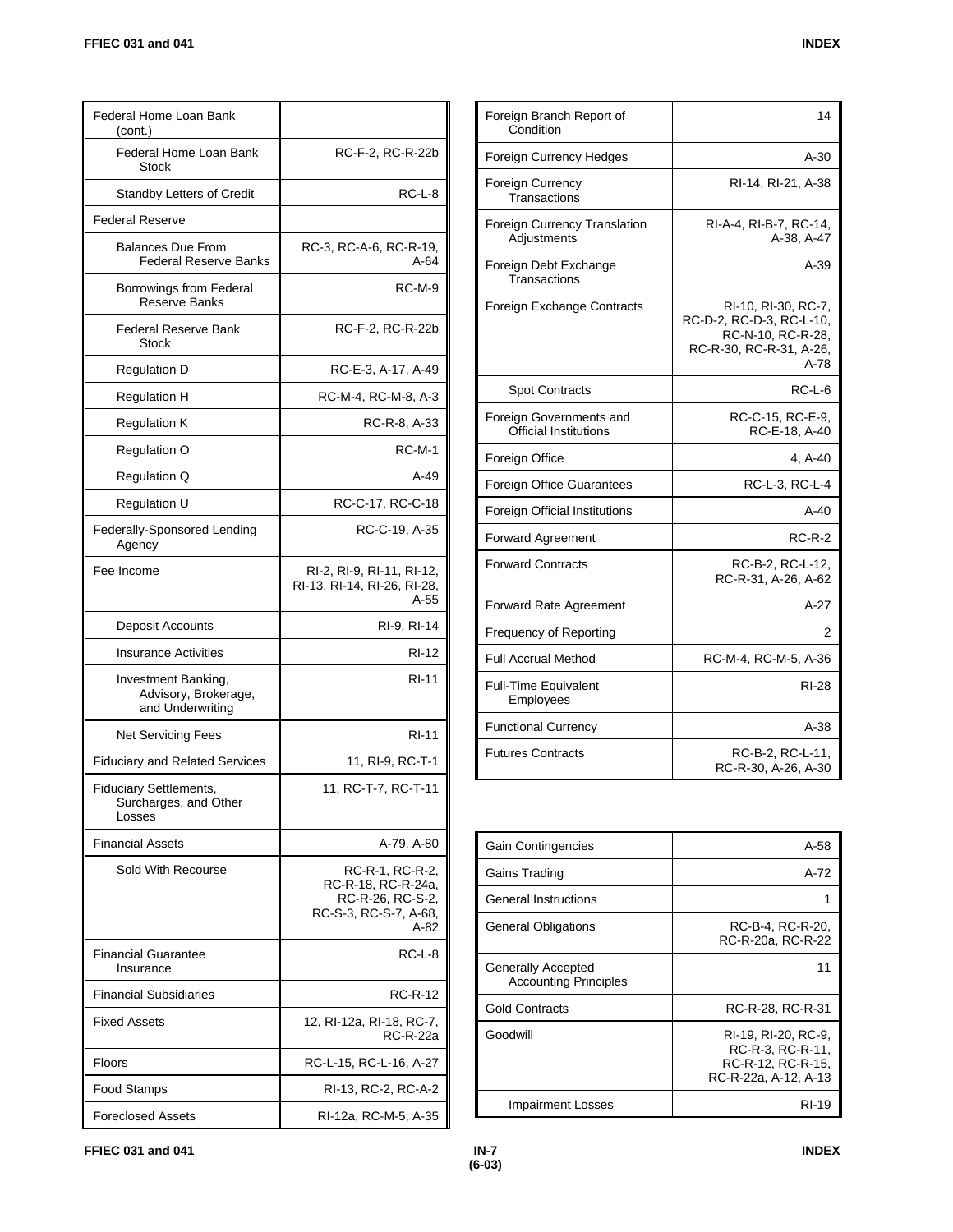| <b>Ground Rents</b>                | RI-15, RC-F-4, RC-T-9 |
|------------------------------------|-----------------------|
| Guaranteed Investment<br>Contracts | RC-T-8                |

| Hedge Accounting     | A-30                                |
|----------------------|-------------------------------------|
| Home Equity Lines    | RC-B-7, RC-L-1,<br>RC-R-26b, RC-S-1 |
| <b>Host Contract</b> | A-27                                |
| Hybrid Instrument    | A-28                                |

| Immediately Available Funds                                            | RC-5, RC-10, RC-M-9,<br>$A-34$                                   |
|------------------------------------------------------------------------|------------------------------------------------------------------|
| Impairment                                                             | 11, RI-16, RI-19, RI-20,<br>A-57, A-72, A-75                     |
| Income                                                                 |                                                                  |
| Fee Income                                                             | RI-2, RI-9, RI-11, RI-12,<br>RI-13, RI-14, RI-26, RI-28,<br>A-55 |
| from Fiduciary Activities                                              | 9, 11, RI-9, RC-T-1,<br><b>RC-T-5</b>                            |
| from Lease Financing<br>Receivables                                    | $RI-5$                                                           |
| from International<br>Operations                                       | $RI-D-1$                                                         |
| from Other Insurance<br><b>Activities</b>                              | RI-12                                                            |
| from the Sale and<br>Servicing of Mutual<br><b>Funds and Annuities</b> | RI-11, RI-26                                                     |
| Income Earned, Not<br>Collected                                        | RC-F-1                                                           |
| Insurance and Reinsurance<br>Underwriting Income                       | <b>RI-12</b>                                                     |
| Net Securitization Income                                              | <b>RI-11</b>                                                     |
| <b>Rental Income</b>                                                   | RI-14, RI-15, RI-18, A-53                                        |
| Servicing Income                                                       | RI-11, A-75                                                      |
| Tax-Exempt Income                                                      | RI-27, RI-28                                                     |
| <b>Trust Income</b>                                                    | RI-9, RC-T-1, RC-T-5                                             |
| Income Statement                                                       | RI-1                                                             |
| <b>Income Taxes</b>                                                    | 11, 12, A-41                                                     |
| Alternative Minimum Tax                                                | A-46, A-47                                                       |
| Applicable Income Taxes                                                | RI-23, RI-24, RI-D-2,<br>RI-E-1, A-45                            |

| Income Taxes (cont.)                                        |                                                                                       |
|-------------------------------------------------------------|---------------------------------------------------------------------------------------|
| Applicable Tax Rate                                         | A-43                                                                                  |
| Carrybacks and<br>Carryforwards                             | RI-23, A-42                                                                           |
| Current                                                     | RI-23, A-41                                                                           |
| Deferred Income Taxes                                       | RI-23, A-41                                                                           |
| <b>Deferred Tax Assets</b>                                  | RC-F-1, A-42, A-63                                                                    |
| <b>Disallowed</b>                                           | RC-R-5, RC-R-11,<br>RC-R-14, RC-R-15,<br><b>RC-R-22a</b>                              |
| <b>Deferred Tax Liabilities</b>                             | RC-G-1, RC-R-3, A-42,<br>A-63                                                         |
| Interim Period                                              | A-45                                                                                  |
| Intraperiod Allocation                                      | A-45                                                                                  |
| Separate Entity Method                                      | 11, A-45                                                                              |
| <b>Tax-Planning Strategy</b>                                | $A-44$                                                                                |
| <b>Tax Rates</b>                                            | A-48                                                                                  |
| <b>Indirect Expenses</b>                                    | <b>RC-T-7</b>                                                                         |
| <b>Individual Retirement</b><br>Accounts (IRAs)             | RI-10, RC-E-10, RC-T-2,<br>$RC-T-4$                                                   |
| Individuals, Partnerships, and<br>Corporations, Deposits of | RC-E-5, RC-E-18                                                                       |
| Industrial Development<br>Obligations                       | RC-B-1, RC-B-4, RC-C-16                                                               |
| <b>Installment Method</b>                                   | RC-M-4, RC-M-5, A-37                                                                  |
| Insurance Commissions and<br>Fees                           | RI-12                                                                                 |
| Insurance Expense                                           | RI-17, RI-18, RI-20a,<br>RC-T-6                                                       |
| Insurance Underwriting Income                               | <b>RI-12</b>                                                                          |
| Intangible Assets                                           | RI-19, RI-20, RC-9,<br>RC-L-8, RC-M-2, RC-R-3,<br>RC-R-11, RC-R-15,<br>RC-R-22a, A-11 |
| Amortization of                                             | RI-20, A-12                                                                           |
| Disallowed                                                  | RC-R-3, RC-R-4,<br>RC-R-11, RC-R-15,<br>RC-R-20, RC-R-22a                             |
| Identifiable                                                | RC-M-3, A-11                                                                          |
| <b>Impairment Losses</b>                                    | RI-19, RI-20                                                                          |
| Interchange Fees                                            | RI-14                                                                                 |
| Interest Accrued and Unpaid<br>on Deposits                  | RC-G-1, RC-O-3                                                                        |
| Interest-Bearing Due From<br><b>Balances</b>                | RI-5, RC-4, RC-K-2                                                                    |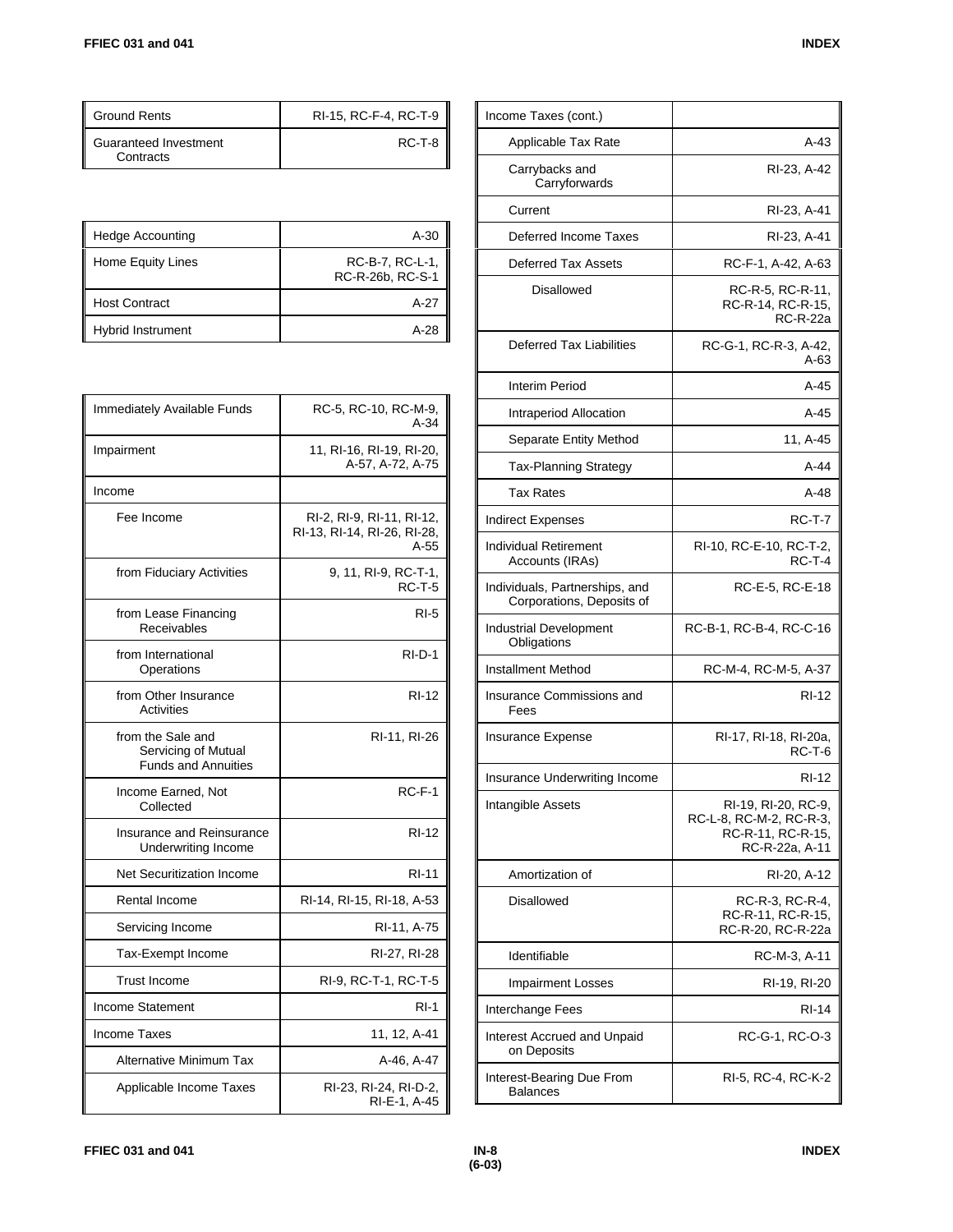| <b>Interest Capitalization</b>                                                                   | $A-14$                                                                                                  |
|--------------------------------------------------------------------------------------------------|---------------------------------------------------------------------------------------------------------|
| Interest Expense                                                                                 | RI-7, RI-D-1                                                                                            |
| Incurred to Carry<br><b>Tax-Exempt Assets</b>                                                    | RI-26                                                                                                   |
| on Trading Liabilities and<br><b>Other Borrowed Money</b>                                        | RI-8, A-51                                                                                              |
| on Deposits                                                                                      | $RI-7$                                                                                                  |
| on Federal Funds<br>Purchased and<br><b>Securities Sold Under</b><br>Agreements to<br>Repurchase | RI-8                                                                                                    |
| on Subordinated Notes<br>and Debentures                                                          | RI-8                                                                                                    |
| Interest Income                                                                                  | RI-2, RI-D-1                                                                                            |
| from Trading Assets                                                                              | RI-6                                                                                                    |
| on Balances Due From<br>Depository Institutions                                                  | $RI-5$                                                                                                  |
| on Federal Funds Sold<br>and Securities<br>Purchased Under<br>Agreements to Resell               | RI-6                                                                                                    |
| on Loans                                                                                         | $RI-2$                                                                                                  |
| on Securities                                                                                    | $RI-5$                                                                                                  |
| Other                                                                                            | RI-7                                                                                                    |
| Interest-Only Strips<br>Receivable                                                               | RI-7, RC-F-1, RC-R-20,<br>RC-R-20b, RC-R-22a,<br>A-28, A-71, A-82                                       |
| <b>Interest Rate</b>                                                                             |                                                                                                         |
| Caps                                                                                             | RC-L-15, RC-L-16, A-27                                                                                  |
| Collars                                                                                          | RC-L-15, RC-L-16, A-27                                                                                  |
| Contracts                                                                                        | RI-10, RI-30, RC-7,<br>RC-D-2, RC-D-3, RC-L-10,<br>RC-N-10, RC-R-28,<br>RC-R-30, RC-R-31, A-27,<br>A-78 |
| Floors                                                                                           | RC-L-15, RC-L-16, A-27                                                                                  |
| Swaps                                                                                            | RC-L-16, RC-L-17, A-27,<br>A-62                                                                         |
| Internal-Use Computer<br>Software                                                                | A-48                                                                                                    |
| International Banking Facility<br>(IBF)                                                          | 8, RC-I-1, A-8, A-16, A-18,<br>A-40, A-49                                                               |
| <b>International Operations</b>                                                                  | RI-D-1                                                                                                  |
| Internet Web Site                                                                                | RC-M-11                                                                                                 |
| Interoffice Accounts                                                                             | A-77                                                                                                    |
| Intrabank Transactions                                                                           | 10                                                                                                      |

| Intracompany Income Credits                                                 | <b>RC-T-7</b>                                                        |
|-----------------------------------------------------------------------------|----------------------------------------------------------------------|
| Investment Banking, Advisory,<br>Brokerage, and<br><b>Underwriting Fees</b> | <b>RI-11</b>                                                         |
| Investment Management<br><b>Agency Accounts</b>                             | RC-T-4, RC-T-6, RC-T-11                                              |
| Investments in                                                              |                                                                      |
| Mutual Funds                                                                | RC-B-9, RC-H-3,<br><b>RC-R-20b</b>                                   |
| <b>Real Estate Ventures</b>                                                 | RC-M-4, RC-M-7                                                       |
| Unconsolidated<br>Subsidiaries and<br><b>Associated Companies</b>           | 8, 12, RI-11, RI-12, RI-15,<br>RC-8, RC-M-7, RC-R-22a,<br>A-33, A-76 |
| <b>Issue Costs</b>                                                          | RI-8. RC-F-4                                                         |

| Joint Venture | RI-11, RI-12, RI-15,<br>RC-M-7, A-33, A-77 |
|---------------|--------------------------------------------|

| Keogh Plan Accounts | RI-10, RC-E-10, RC-T-2,<br>RC-T-4 |
|---------------------|-----------------------------------|
|---------------------|-----------------------------------|

| Leasehold Improvements                                | RI-18, RC-7                                          |
|-------------------------------------------------------|------------------------------------------------------|
| Leases                                                |                                                      |
| Capital Lease                                         | $A-51$                                               |
| Charge-Offs and<br>Recoveries                         | RI-B-3, RI-B-4                                       |
| <b>Direct Financing Lease</b>                         | RC-C-20, A-52                                        |
| Favorable Leasehold<br>Rights                         | RC-M-3, A-12                                         |
| Held for Sale                                         | RI-12, RC-6, RC-C-1                                  |
| Income from                                           | RI-5, RI-15, RI-27                                   |
| Lease Accounting                                      | $A-51$                                               |
| Lease Financing<br>Receivables                        | RI-7, RI-12, RI-27, RC-6,<br>RC-C-1, RC-C-20, RC-K-3 |
| Leveraged Lease                                       | RC-C-20, A-52, A-63                                  |
| Maturity and Repricing<br>Data                        | <b>RC-C-22</b>                                       |
| Net Gains (Losses) on<br>Sales of                     | RI-12                                                |
| <b>Obligations Under</b><br><b>Capitalized Leases</b> | <b>RC-M-9</b>                                        |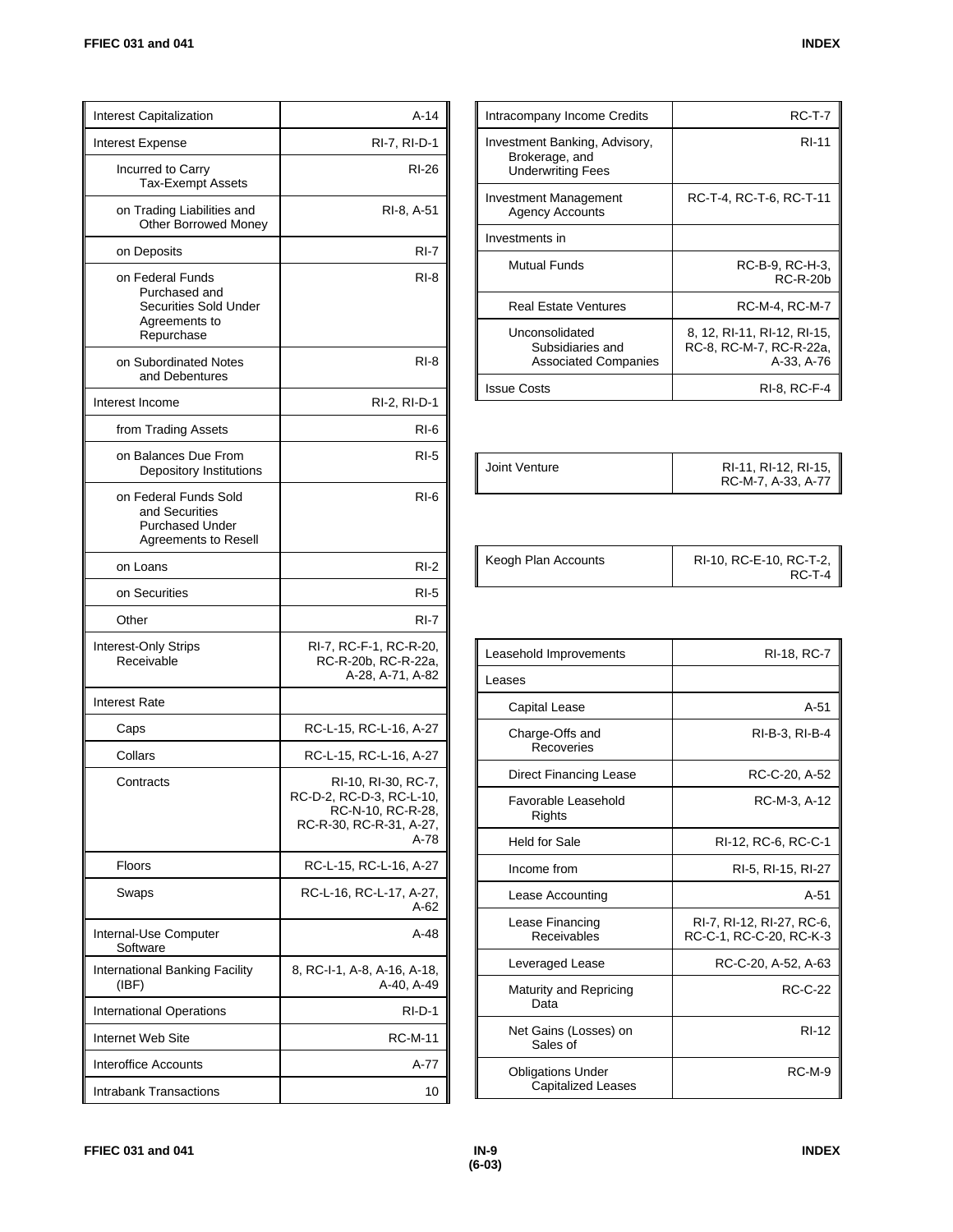| Leases (cont.)                                     |                                                                                                     |
|----------------------------------------------------|-----------------------------------------------------------------------------------------------------|
| <b>Operating Lease</b>                             | RI-15, RI-18, RC-F-4,<br>A-52, A-53                                                                 |
| Past Due and Nonaccrual                            | <b>RC-N-7</b>                                                                                       |
| Restructured                                       | RC-C-21, RC-N-3, RC-N-9                                                                             |
| Sale-Leaseback<br>Transactions                     | RC-G-2, A-52                                                                                        |
| Legal Fees                                         | RI-20a, RI-E-1                                                                                      |
| Letters of Credit                                  | RI-13, A-53                                                                                         |
| Commercial                                         | RI-13, RC-L-5, RC-R-2,<br>RC-R-24, A-53                                                             |
| Deferred Payment                                   | RI-13, RC-F-4, RC-G-2                                                                               |
| Sold for Cash                                      | RI-13, RC-E-7, A-53                                                                                 |
| Standby                                            | RI-13, RC-L-3, RC-S-4,<br>RC-S-6, RC-S-9, A-53,<br>A-70                                             |
| <b>Financial Standby</b>                           | RC-L-4, RC-R-2, RC-R-23                                                                             |
| Performance Standby                                | RC-L-4, RC-R-2, RC-R-24                                                                             |
| Traveler's                                         | RC-E-7, A-54                                                                                        |
| Letters of Indemnity                               | RC-L-8                                                                                              |
| Leverage Capital Ratio                             | RC-R-14                                                                                             |
| Life Insurance                                     | RI-12, RI-14, RI-17,<br>RI-E-1, RC-F-3, A-26                                                        |
| <b>Liquidity Facility</b>                          | RC-S-2, RC-S-6, RC-S-9                                                                              |
| Loans                                              | RI-2, RI-12, RI-27, RI-28,<br>RI-B-1, RC-6, RC-C-1,<br>RC-K-2, RC-K-4, RC-N-1,<br>RC-R-21, A-54     |
| 1-4 Family Residential<br><b>Real Estate Loans</b> | RI-B-1, RC-C-4, RC-C-24,<br>RC-L-3, RC-N-2, RC-N-5,<br>RC-R-21, RC-S-1, A-60                        |
| Adjustable Rate<br>Closed-End First<br>Lien Loans  | RC-C-28                                                                                             |
| Serviced for Others                                | RC-S-8, RC-S-9                                                                                      |
| Agricultural                                       | RI-3, RI-4, RI-28, RI-B-2,<br>RI-B-5, RC-C-9, RC-C-35,<br>RC-K-2, RC-K-5, RC-N-6,<br><b>RC-N-10</b> |
| All Other                                          | RI-4, RI-B-3, RC-C-18,<br>RC-C-19, RC-N-7,<br>RC-S-1, A-63                                          |
| Automobile                                         | RC-B-8, RC-C-14, RC-S-1                                                                             |
| Charge-Offs                                        | RI-B-1, RI-B-7, RC-S-5,<br>RC-S-6                                                                   |
| <b>Collateral Dependent</b>                        | 11, A-57, A-58                                                                                      |

| RI-3, RI-B-2, RI-B-4,<br>RC-B-8, RC-C-10,<br>RC-K-2, RC-N-6, RC-N-9,<br>RC-S-1, A-7             |
|-------------------------------------------------------------------------------------------------|
| RI-B-4, RC-C-5, RC-C-28,<br>RC-L-2, RC-N-9                                                      |
| RI-B-1, RC-C-3, RC-L-2,<br><b>RC-N-5</b>                                                        |
| RI 3, RI 4, RI B 3, RC B 8,<br>RC-C-12, RC-C-14,<br>RC-K-2, RC-N-2, RC-N-7,<br>RC-S-1, A-60     |
| RI-4, RI-B-3, RI-B-5,<br>RI-B-8, RC-B-7, RC-C-12,<br>RC-C-29, RC-K-2, RC-L-2,<br>RC-N-7, RC-S-1 |
| RI-B-1, RC-C-4, RC-N-5                                                                          |
| RI-2, RC-C-1, RC-G-2,<br>A-55                                                                   |
| RC-C-17, RC-C-19                                                                                |
| RC-N-8, RC-R-21                                                                                 |
| RI-12, RC-6, RC-C-1,<br><b>RC-N-10</b>                                                          |
| RC-C-1                                                                                          |
| RI-B-1, RC-C-4, RC-L-1,<br>RC-N-5, RC-S-1                                                       |
| 11, A-57                                                                                        |
| RI-4, RI-B-2, RC-K-3,<br><b>RC-N-6</b>                                                          |
| $RC-M-1$                                                                                        |
| RI-2                                                                                            |
| RI-B-1, RC-C-3, RC-N-5                                                                          |
| RI-B-1, RI-B-7                                                                                  |
| RC-C-22                                                                                         |
| RI-B-2, RC-C-5, RC-L-2,<br>RC-N-5, RC-R-21                                                      |
| RI-12                                                                                           |
| 11, 12, RC-N-2, A-58,<br>A-59                                                                   |
| RI-B-2, RC-C-5, RC-L-2,<br>$RC-N-6$                                                             |
| RC-C-1, A-55                                                                                    |
|                                                                                                 |

 $\mathbf{u}$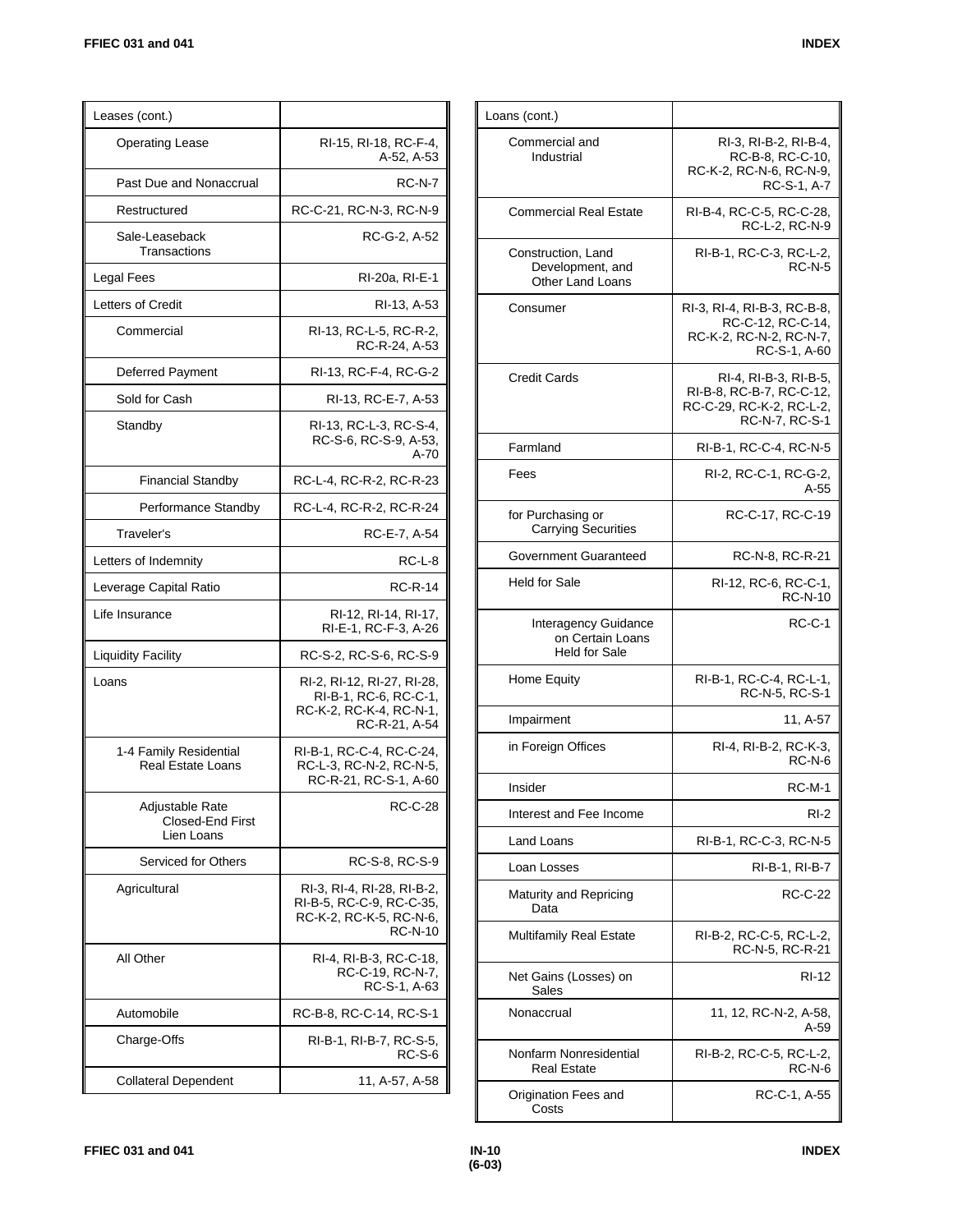| Loans (cont.)                                                                  |                                                                                                     |
|--------------------------------------------------------------------------------|-----------------------------------------------------------------------------------------------------|
| Other                                                                          | RI-4, RC-C-17                                                                                       |
| Overdraft                                                                      | RI-10, RC-C-5, RC-C-15,<br>RC-C-16, RC-C-18,<br>RC-E-2, RC-O-2, RC-T-2,<br>A-54, A-63               |
| Overdraft Checking                                                             | RC-C-13                                                                                             |
| Participations                                                                 | RC-C-6, A-55, A-81                                                                                  |
| Past Due                                                                       | RC-N-1, RC-S-4, RC-S-5,<br>A-58                                                                     |
| <b>Real Estate</b>                                                             | RI-3, RI-B-1, RI-B-4,<br>RC-C-2, RC-C-29,<br>RC-K-2, RC-L-2, RC-N-5,<br>RC-N-9, RC-T-9, A-58        |
| Recoveries                                                                     | RI-B-1, RI-B-7, RC-S-5,<br><b>RC-S-6</b>                                                            |
| <b>Residential Real Estate</b>                                                 | RI-B-1, RC-C-4, RC-C-24,<br>RC-L-3, RC-N-2, RC-N-5,<br>RC-R-21, RC-S-1, A-60                        |
| Restructured                                                                   | RC-C-21, RC-N-3,<br>RC-N-9, A-56, A-61, A-83                                                        |
| <b>Revolving Credit Plans</b>                                                  | RC-C-13                                                                                             |
| SBA Loans                                                                      | RC-C-9, RC-C-10,<br>RC-N-8, RC-R-21                                                                 |
| Secured by Real Estate                                                         | RI-3, RI-B-1, RI-B-4,<br>RC-C-2, RC-C-29,<br>RC-K-2, RC-L-2, RC-N-5,<br>RC-N-9, RC-T-9, A-58        |
| Serviced for Others                                                            | RC-S-2, RC-S-8, RC-S-9                                                                              |
| <b>Small Business</b>                                                          | RC-C-30, RC-C-31                                                                                    |
| Small Farm                                                                     | RC-C-30, RC-C-35                                                                                    |
| <b>States and Political</b><br>Subdivisions in the<br>U.S.                     | RI-4, RI-27, RI-B-3,<br>RC-C-16, RC-N-7, A-63                                                       |
| Student                                                                        | RC-C-14, RC-R-21                                                                                    |
| Swaps                                                                          | A-39                                                                                                |
| Tax-Exempt                                                                     | RI-27                                                                                               |
| to Depository Institutions<br>and Acceptances<br>of Other Banks                | RI-4, RI-B-2, RI-B-4,<br>RC-C-5, RC-N-6, RC-N-9,<br>RC-R-21, A-7, A-63                              |
| to Finance Commercial<br>Real Estate,<br>Construction, and Land<br>Development | RI-B-4, RC-C-28, RC-L-2,<br><b>RC-N-9</b>                                                           |
| to Finance Agricultural<br>Production and Other<br>Loans to Farmers            | RI-3, RI-4, RI-28, RI-B-2,<br>RI-B-5, RC-C-9, RC-C-37,<br>RC-K-2, RC-K-5, RC-N-6,<br><b>RC-N-10</b> |
| to Foreign Governments<br>and Official Institutions                            | RI-4, RI-B-3, RC-C-15,<br>RC-N-7, A-7, A-63                                                         |

| ישוו |
|------|
|      |
|      |

| Loans (cont.)                                                                  |                                                |
|--------------------------------------------------------------------------------|------------------------------------------------|
| to Individuals for<br>Household, Family, and<br>Other Personal<br>Expenditures | RI-3, RI-4, RI-B-3,<br>RC-C-12, RC-K-2, RC-N-7 |
| to Nonprofit<br>Organizations                                                  | <b>RC-C-18</b>                                 |
| Unearned Income on                                                             | RC-C-1, RC-C-20                                |
| <b>Loss Contingencies</b>                                                      | $A-58$                                         |
| Losses from Fiduciary and<br><b>Related Services</b>                           | RC-T-7, RC-T-11                                |

| <b>Managed Assets</b>                                     | RC-T-3, RC-T-7                                                |
|-----------------------------------------------------------|---------------------------------------------------------------|
| Mandatory Convertible Debt                                | RC-10b, RC-R-10, A-59                                         |
| Market Risk Equivalent Assets                             | RC-R-17, RC-R-28                                              |
| <b>Master Netting Arrangement</b>                         | A-62                                                          |
| <b>Marketing Expenses</b>                                 | RI-20a, RI-E-1, RC-T-7                                        |
| Materiality                                               | 7                                                             |
| Maturity and Repricing Data                               |                                                               |
| for Debt Securities                                       | <b>RC-B-11</b>                                                |
| for Loans and Leases                                      | RC-C-22                                                       |
| for Time Deposits                                         | RC-E-13, RC-E-15,<br><b>RC-E-18</b>                           |
| <b>Merchant Credit Card Sales</b><br>Volume               | $RC-L-9$                                                      |
| Mergers                                                   | $A-11$                                                        |
| Minority Interests in<br><b>Consolidated Subsidiaries</b> | 10, RC-11, RC-R-3                                             |
| Money Market Deposit<br>Accounts (MMDAs)                  | RC-E-4, RC-E-5, RC-E-12,<br>RC-T-8, A-23, A-25                |
| Money Market Mutual Funds                                 | RC-B-9, RC-T-8                                                |
| <b>Money Orders</b>                                       | RI-13, RC-E-3, RC-E-6,<br>$A-18$                              |
| Mortgage Indebtedness                                     | <b>RC-M-9</b>                                                 |
| <b>Mortgage Servicing Assets</b>                          | RI-11, RC-M-2, RC-R-4,<br>RC-R-11, RC-R-15,<br>RC-R-22a, A-74 |
| <b>Mutual Funds</b>                                       | RC-B-9, RC-T-8, RC-T-9                                        |
| Assets Under<br>Management                                | <b>RC-M-11</b>                                                |
| Sales                                                     | RI-11, RI-26, RC-M-10                                         |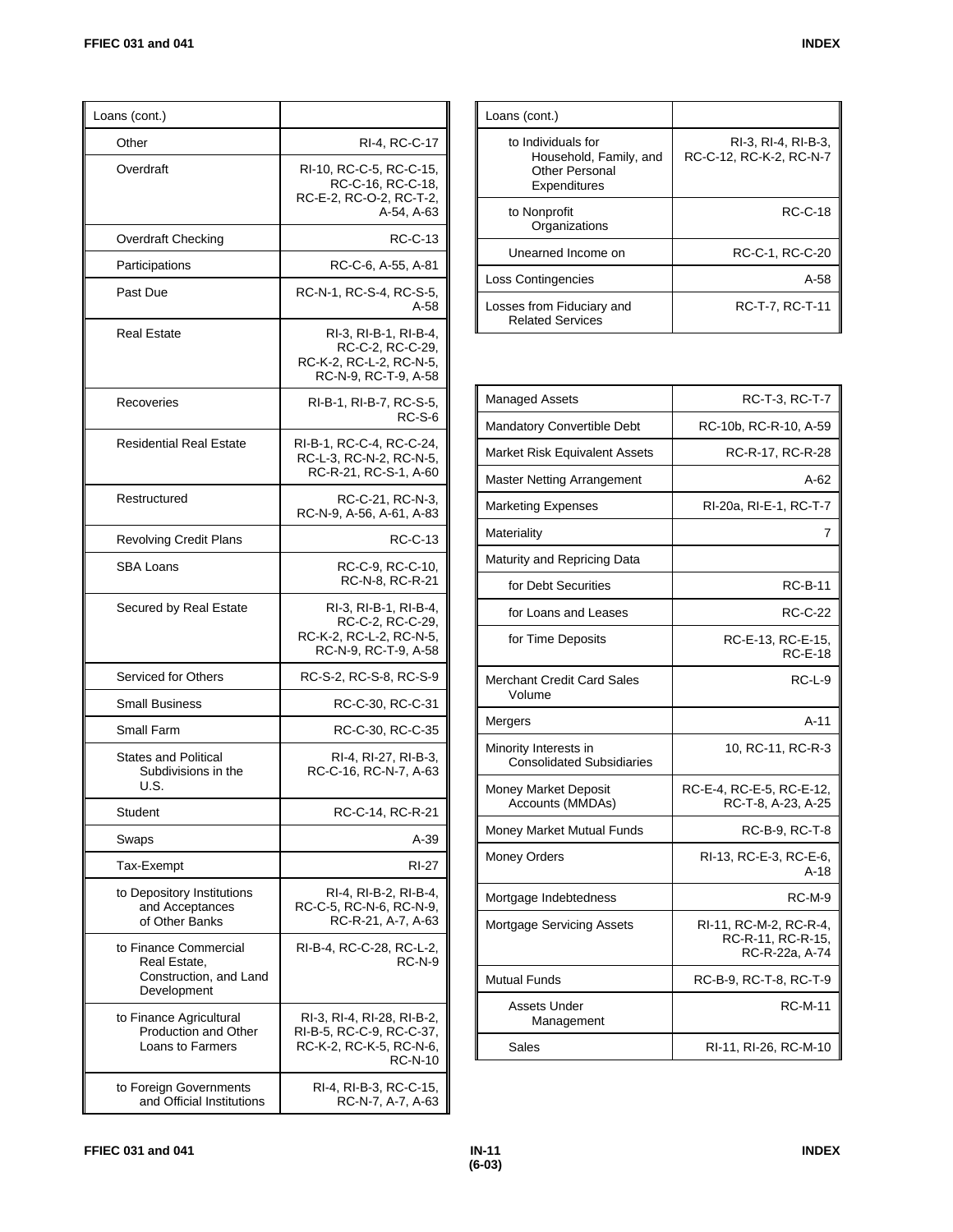| <b>Negative Entries</b>                                                              | 12                                                                   |
|--------------------------------------------------------------------------------------|----------------------------------------------------------------------|
| Net Due From (To) Own<br>Foreign Offices                                             | <b>RC-H-1</b>                                                        |
| Net Gains (Losses) From<br>Sales of Assets                                           | RI-12a                                                               |
| Net Income (Loss)                                                                    | RI-25, RI-A-2                                                        |
| Net Income Attributable to<br><b>International Operations</b>                        | $RI-D-2$                                                             |
| Net Interest Income                                                                  | RI-9, RI-D-1                                                         |
| Net Losses from Fiduciary and<br><b>Related Services</b>                             | RC-T-7, RC-T-11                                                      |
| Net Securitization Income                                                            | <b>RI-11</b>                                                         |
| <b>Net Servicing Fees</b>                                                            | RI-11                                                                |
| Net Unrealized Gain on<br>Available-for-Sale Equity<br><b>Securities</b>             | RC-R-10, RC-R-20a,<br><b>RC-R-20b</b>                                |
| Net Unrealized Holding Gains<br>(Losses) on Available-for-<br><b>Sale Securities</b> | 13, RC-13, RC-R-2                                                    |
| Change in                                                                            | $RI-A-4$                                                             |
| Net Unrealized Loss on<br>Available-for-Sale Equity<br>Securities                    | RC-R-2, RC-R-20a,<br><b>RC-R-20b</b>                                 |
| Netting                                                                              | RI-6, RI-8, RC-5, RC-6,<br>RC-10a, RC-O-7,<br>RC-R-28, RC-R-30, A-62 |
| Nonaccrual Status                                                                    | 11, 12, RC-N-2, A-59                                                 |
| Nonfinancial Equity Investments                                                      | RC-R-8, RC-R-11                                                      |
| Noninterest Expense                                                                  | RI-16, RI-23, RI-D-1                                                 |
| Other                                                                                | RI-20, RI-E-1                                                        |
| Noninterest Income                                                                   | RI-9, RI-15, RI-D-1                                                  |
| Other                                                                                | RI-13, RI-E-1                                                        |
| Noninterest-Bearing Due<br><b>From Balances</b>                                      | RC-1, RC-3                                                           |
| Non-Managed Assets                                                                   | RC-T-3                                                               |
| Nonmortgage Servicing<br>Assets                                                      | RI-11, RC-M-3, RC-R-4,<br>RC-R-11, RC-R-15,<br>RC-R-22a, A-74        |
| <b>Nontransaction Accounts</b>                                                       | RI-8, RC-E-5, RC-E-11,<br>RC-K-4, A-21                               |
| Note Issuance Facilities<br>(NIFs)                                                   | RC-L-1, RC-L-3, RC-R-2,<br><b>RC-R-26b</b>                           |
| <b>NOW Accounts</b>                                                                  | RI-7, RC-E-4, RC-K-3,<br>RC-T-8, A-19                                |
| Number of Deposit Accounts                                                           | RC-O-9                                                               |
| Number of Full-Time<br><b>Equivalent Employees</b>                                   | RI-28                                                                |

| <b>Obligations Under Capitalized</b><br>Leases              | RC-M-9                                                                   |
|-------------------------------------------------------------|--------------------------------------------------------------------------|
| Off-Balance Sheet Items                                     | RC-L-1, RC-R-2, RC-R-23                                                  |
| All Other Off-Balance<br><b>Sheet Assets</b>                | RC-L-8                                                                   |
| All Other Off-Balance<br><b>Sheet Liabilities</b>           | RC-L-7, RC-R-26a                                                         |
| <b>Office Supplies</b>                                      | RI-20a, RI-E-1                                                           |
| <b>Officer Declaration</b>                                  | 5                                                                        |
| <b>Official Checks</b>                                      | RC-E-5, RC-E-6, RC-E-18                                                  |
| Offsetting                                                  | RI-6, RI-8, RC-5, RC-6,<br>RC-10a, RC-O-7,<br>RC-R-28, RC-R-30, A-62     |
| One-Day Transaction                                         | RC-5, RC-10, A-34                                                        |
| <b>Option Contracts</b>                                     | RC-B-2, RC-L-13,<br>RC-L-14, A-27, A-62                                  |
| Call Option                                                 | A-27                                                                     |
| Exchange-Traded Option                                      | RC-L-13                                                                  |
| Over-the-Counter Option                                     | <b>RC-L-14</b>                                                           |
| <b>Purchased Option</b>                                     | RC-L-14, RC-L-16, A-27                                                   |
| <b>Put Option</b>                                           | A-27, A-70                                                               |
| <b>Written Option</b>                                       | RC-L-13, RC-L-15,<br>RC-R-26a, A-27                                      |
| <b>Optional Narrative Statement</b>                         | RC-X-1                                                                   |
| <b>Organization Costs</b>                                   | A-75                                                                     |
| <b>Other Assets</b>                                         | RC-9, RC-F-1                                                             |
| Other Borrowed Money                                        | RI-8, RC-10b, RC-H-1,<br>RC-K-4, RC-M-8, A-33,<br>A-36, A-51, A-67, A-82 |
| Other Comprehensive Income                                  | RI-A-4, A-29, A-38                                                       |
| Other Data for Deposit<br>Insurance and FICO<br>Assessments | RC-O-1                                                                   |
| Other Depository Institutions<br>in the U.S.                | RC-C-8, RC-E-8, A-17                                                     |
| Other Expenses Accrued and<br>Unpaid                        | $RC-G-1$                                                                 |
| <b>Other Fiduciary Accounts</b>                             | RC-T-4, RC-T-6, RC-T-11                                                  |
| <b>Other Liabilities</b>                                    | RC-11, RC-G-1                                                            |
| <b>Other Real Estate Owned</b>                              | RI-12a, RI-14, RI-20a,<br>RC-8, RC-M-3, RC-M-5,<br>RC-R-22a, A-35        |
| Other U.S. Depository<br>Institutions                       | RI-B-2, RC-E-18, RC-N-6                                                  |
|                                                             |                                                                          |

Т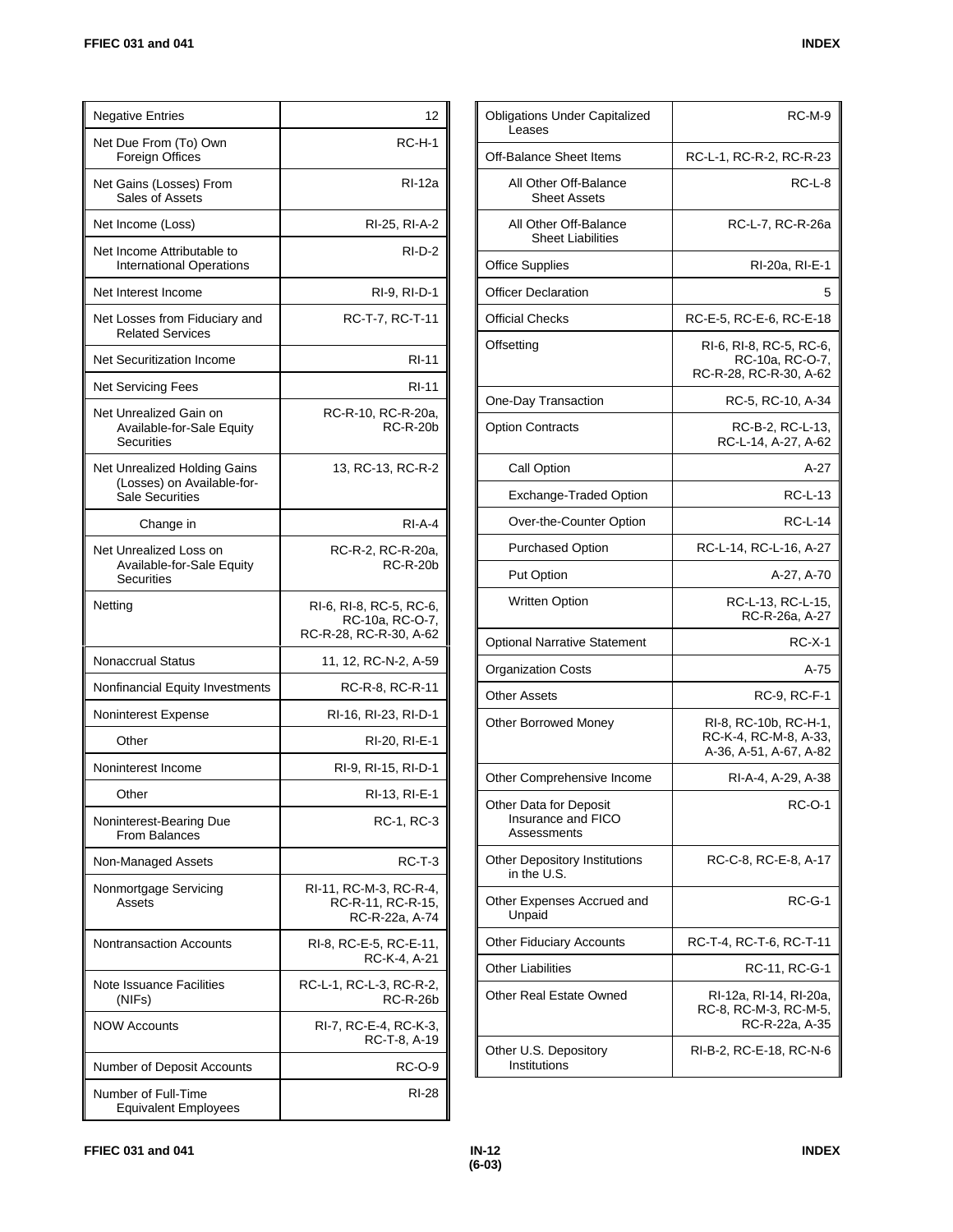| Overdraft | RI-10, RC-C-5, RC-C-15, I<br>RC-C-16, RC-C-18,<br>RC-E-2, RC-O-2, RC-T-2,<br>A-54, A-63 |
|-----------|-----------------------------------------------------------------------------------------|
|           |                                                                                         |

| Pair-Offs                                                     | A-72                                                                |
|---------------------------------------------------------------|---------------------------------------------------------------------|
| Partnerships                                                  | RI-11, RI-12, RI-15,<br>RC-M-4, RC-M-7, A-33                        |
| Pass-Through Reserve<br><b>Balances</b>                       | RC-4, RC-A-4, RC-A-6,<br>RC-O-4, RC-R-19, A-64                      |
| Past Due and Nonaccrual<br>Loans, Leases, and Other<br>Assets | $RC-N-1$                                                            |
| Payable Through Drafts                                        | RC-E-3, RC-O-1                                                      |
| Paying Agent                                                  | <b>RC-T-10</b>                                                      |
| Personal Trust and Agency<br>Accounts                         | RC T-3, RC T-5, RC T-7,<br><b>RC-T-11</b>                           |
| Placements and Takings                                        | A-65                                                                |
| Policyholder Benefits                                         | <b>RC-G-2</b>                                                       |
| Pooling of Interests                                          | RI-1, RI-A-2, RI-B-6,<br>RC-K-1, A-11                               |
| Postage                                                       | RI-20a, RI-E-1, A-76                                                |
| Pre-Opening Income and<br><b>Expenses</b>                     | RI-1, RI-A-3, A-76                                                  |
| <b>Precious Metals Contracts</b>                              | RC-R-28, RC-R-32                                                    |
| <b>Preferred Stock</b>                                        | RI-A-1, RI-A-2, RC-B-9,<br>RC-R-3, RC-R-8b,<br>RC-R-9, RC-T-9, A-65 |
| <b>Auction Rate</b>                                           | $RC-R-9$                                                            |
| Intermediate-Term                                             | RC-R-8b                                                             |
| Limited-Life                                                  | RI-A-2, RI-A-4, RC-10b,<br>RC-12, RC-R-8b, A-65                     |
| Long-Term                                                     | RC-R-8b, RC-R-9                                                     |
| Perpetual                                                     | RI-A-1, RI-A-2, RI-A-3,<br>RI-A-4, RC-12, A-65                      |
| Cumulative                                                    | $RC-R-9$                                                            |
| Nonqualifying                                                 | <b>RC-R-3</b>                                                       |
| Redeemable                                                    | RC-R-8b                                                             |
| <b>Premises and Fixed Assets</b>                              | 12, RI-12a, RC-7,<br>RC-R-22a                                       |
| Expenses of                                                   | RI-18, RC-T-6, A-51                                                 |
| <b>Premium Refund Clause</b>                                  | A-69                                                                |
| Premiums                                                      | 12, RC-B-1, RC-O-4, A-65                                            |
| <b>Prepaid Expenses</b>                                       | $RC-F-3$                                                            |

| Preparation of the Reports                                                     | 5                                                             |
|--------------------------------------------------------------------------------|---------------------------------------------------------------|
| <b>Prepayment Penalties</b>                                                    | $RI-2$                                                        |
| <b>Principal-Only Strips</b>                                                   | RC-B-6, RC-R-20,<br>RC-R-20b, RC-R-22a,<br>$A-28$             |
| Principal Shareholders,<br>Extensions of Credit to                             | RC-M-1                                                        |
| <b>Property Taxes</b>                                                          | RI-18, RC-T-6                                                 |
| Proprietary Mutual Funds and<br>Annuities                                      | <b>RC-M-11</b>                                                |
| Provision for Allocated<br><b>Transfer Risk</b>                                | $R1-9$                                                        |
| Provision for Credit Losses on<br><b>Off-Balance Sheet Credit</b><br>Exposures | <b>RI-22</b>                                                  |
| Provision for Loan and Lease<br>Losses                                         | RI-9, RI-B-7, RI-D-1, A-3,<br>$A-57$                          |
| <b>Publication Requirements</b>                                                | 10                                                            |
| <b>Purchase Acquisition</b>                                                    | RI-1, RI-A-3, RI-B-6,<br>RC-K-1, A-11                         |
| <b>Purchased Credit Card</b><br>Relationships                                  | RC-M-3, RC-R-4,<br>RC-R-11, RC-R-22a                          |
| Push Down Accounting                                                           | 11, RI-1, RI-29, RI-A-4,<br>RI-B-6, RI-B-7, RC-K-1,<br>$A-12$ |

| Qualifying Subordinated Debt<br>and Redeemable Preferred<br>Stock | RC-R-8b  |
|-------------------------------------------------------------------|----------|
| <b>Quarterly Averages</b>                                         | $RC-K-1$ |

| Ratings-Based Approach                                         | RC-R-16, RC-R-22a,<br>RC-R-23, A-70     |
|----------------------------------------------------------------|-----------------------------------------|
| <b>Real Estate</b>                                             | RC-M-4, RC-M-7, RC-T-9                  |
| Real Estate Mortgage<br><b>Investment Conduits</b><br>(REMICs) | RC-B-6, RC-B-7, RC-B-16,<br>$RCH-3$     |
| Reciprocal Balances                                            | RC-A-1, RC-E-2, RC-O-6,<br>RC-O-7, A-66 |
| Reciprocal Holdings of<br>Capital Instruments                  | RC-R-11, RC-R-15                        |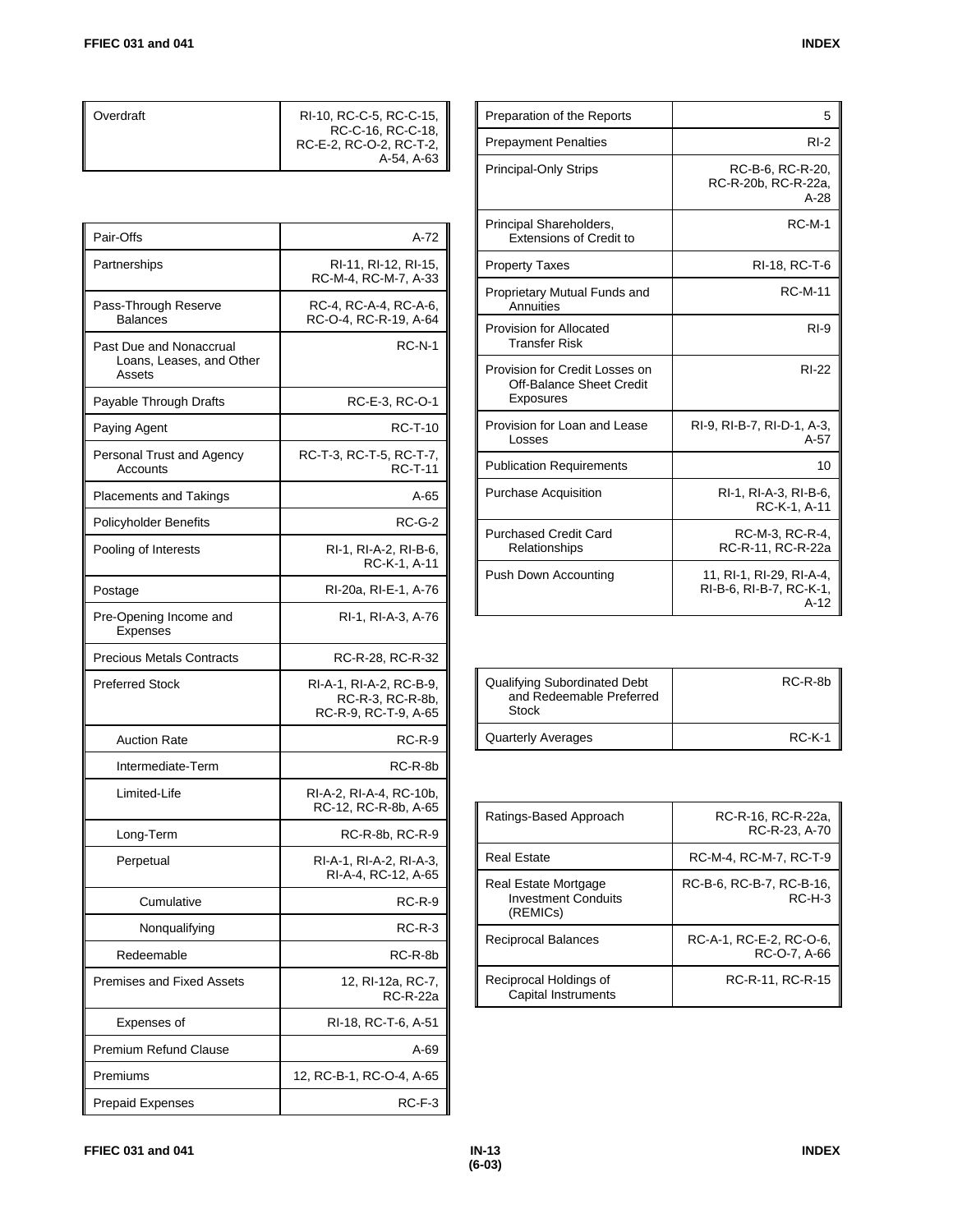| Recourse                                                                        | RC-R-24a, RC-S-2, A-68,<br>A-69                                                                |
|---------------------------------------------------------------------------------|------------------------------------------------------------------------------------------------|
| <b>Financial Assets</b><br><b>Transferred With</b><br>Recourse                  | RC-R-1, RC-R-2,<br>RC-R-18, RC-R-22a,<br>RC-R-24a, RC-R-26,<br>RC-S-2, RC-S-3, RC-S-7,<br>A-68 |
| <b>Liability Account</b>                                                        | RC-G-2, A-4                                                                                    |
| Low Level Exposure                                                              | RC-R-1, RC-R-23,<br>RC-R-24a, A-70, A-70a                                                      |
| <b>Small Business</b><br><b>Obligations Transferred</b><br><b>With Recourse</b> | RC R-24a, RC S-8                                                                               |
| Recoveries on Loans and<br>Leases                                               | RI-B-1, RI-B-7, RC-S-5,<br>$RC-S-6$                                                            |
| <b>Reduced-Profit Method</b>                                                    | RC-M-4, RC-M-5, A-37                                                                           |
| Registrar                                                                       | <b>RC-T-10</b>                                                                                 |
| <b>Regular Way Securities Trades</b>                                            | A-26, A-73                                                                                     |
| <b>Regulatory Capital</b>                                                       | <b>RC-R-1</b>                                                                                  |
| Reinsurance Recoverables                                                        | $RC-F-4$                                                                                       |
| Related Interests, Extensions of<br>Credit to                                   | <b>RC-M-1</b>                                                                                  |
| Release of Reports                                                              | 11                                                                                             |
| <b>Remote Service Units</b>                                                     | RI-10, RI-13, RC-E-4,<br>RC-E-5, A-18, A-21                                                    |
| <b>Renegotiated Troubled Debt</b>                                               | A-83                                                                                           |
| Rental Income                                                                   | RI-14, RI-15, RI-18, RI-27                                                                     |
| Reorganization                                                                  | A-13                                                                                           |
| Reporting by Type of Office                                                     | 10                                                                                             |
| <b>Reporting Unit</b>                                                           | RI-19, Ri-20                                                                                   |
| Repossessed Property                                                            | RI-12a, RC-F-3, A-35                                                                           |
| Repurchase/Resale<br>Agreements                                                 | A-35, A-63, A-66, A-68,<br>A-73                                                                |
| Research and Development<br>Costs                                               | RI-21                                                                                          |
| Reserve for Contingencies                                                       | RC-12                                                                                          |
| Restructured Loans and<br>Leases                                                | RC-C-21, RC-N-3,<br>RC-N-9, A-56, A-61, A-83                                                   |
| Residuals                                                                       | RC-R-18, RC-R-22a,<br>RC-R-22b, RC-R-24a,<br>RC-S-4, A-68, A-70                                |
| Restatements                                                                    | RI-A-1, RI-E-2, A-2                                                                            |
| Retained Earnings                                                               | 12, RI-A-1, RC-12, A-1,<br>A-2, A-12, A-13                                                     |
| <b>Retained Subordinated</b><br>Interests                                       | RC-R-24b, A-69, A-70                                                                           |

| <b>Retirement of Capital Stock</b>                     | $RI-A-2$                                                                                                                  |
|--------------------------------------------------------|---------------------------------------------------------------------------------------------------------------------------|
| <b>Retirement Plan Contributions</b>                   | RI-16                                                                                                                     |
| Retirement Related Trust and<br><b>Agency Accounts</b> | RC-T-3, RC-T-4, RC-T-5,<br>RC-T-6, RC-T-11                                                                                |
| <b>Revenue Obligations</b>                             | RC-B-4, RC-R-20,<br><b>RC-R-20b</b>                                                                                       |
| <b>Revolving Underwriting</b><br>Facilities (RUFs)     | RC-L-1, RC-L-3, RC-R-2,<br><b>RC-R-26b</b>                                                                                |
| <b>Right of Setoff</b>                                 | A-62                                                                                                                      |
| Risk-Based Capital                                     | RC-R-1, A-68                                                                                                              |
| 20 Percent Risk Weight                                 | <b>RC-R-16</b>                                                                                                            |
| <b>Covered Positions</b>                               | RC-R-17, RC-R-28                                                                                                          |
| <b>Credit Conversion</b><br>Factors                    | RC-R-1, RC-R-2                                                                                                            |
| <b>Credit Equivalent Amount</b>                        | RC-R-1, RC-R-15,<br>RC-R-23, RC-R-24,<br>RC-R-24a, RC-R-25,<br>RC-R-26, RC-R-26a,<br>RC-R-26b, RC-R-27,<br><b>RC-R-28</b> |
| Items Not Subject to Risk-<br>Weighting                | 13, RC-R-15                                                                                                               |
| Market Risk Capital<br>Guidelines                      | RC-R-17, RC-R-22,<br><b>RC-R-28</b>                                                                                       |
| Market Risk Equivalent<br>Assets                       | RC-R-28                                                                                                                   |
| Ratings-Based Approach                                 | RC-R-16, RC-R-22a,<br>RC-R-23, A-70                                                                                       |
| Ratios                                                 | <b>RC-R-14</b>                                                                                                            |
| <b>Risk-Weighted Assets</b>                            | RC-R-15, RC-R-29                                                                                                          |
| Sales of Assets for<br>Risk-Based Capital<br>Purposes  | A-68                                                                                                                      |
| Tier 1 Capital                                         | 13, RC-R-8b                                                                                                               |
| <b>Tier 2 Capital</b>                                  | <b>RC-R-10</b>                                                                                                            |
| Tier 3 Capital                                         | RC-R-10                                                                                                                   |
| <b>Total Risk-Based Capital</b>                        | 13, RC-R-11                                                                                                               |
| 200 Percent Risk Weight                                | <b>RC-R-18</b>                                                                                                            |
| Zero Percent Risk<br>Weight                            | <b>RC-R-15</b>                                                                                                            |
| Rounding                                               | 12                                                                                                                        |

| Safe Deposit Boxes   | RI-13, RI-E-1           |
|----------------------|-------------------------|
| Safekeeping Accounts | RC-T-5, RC-T-6, RC-T-11 |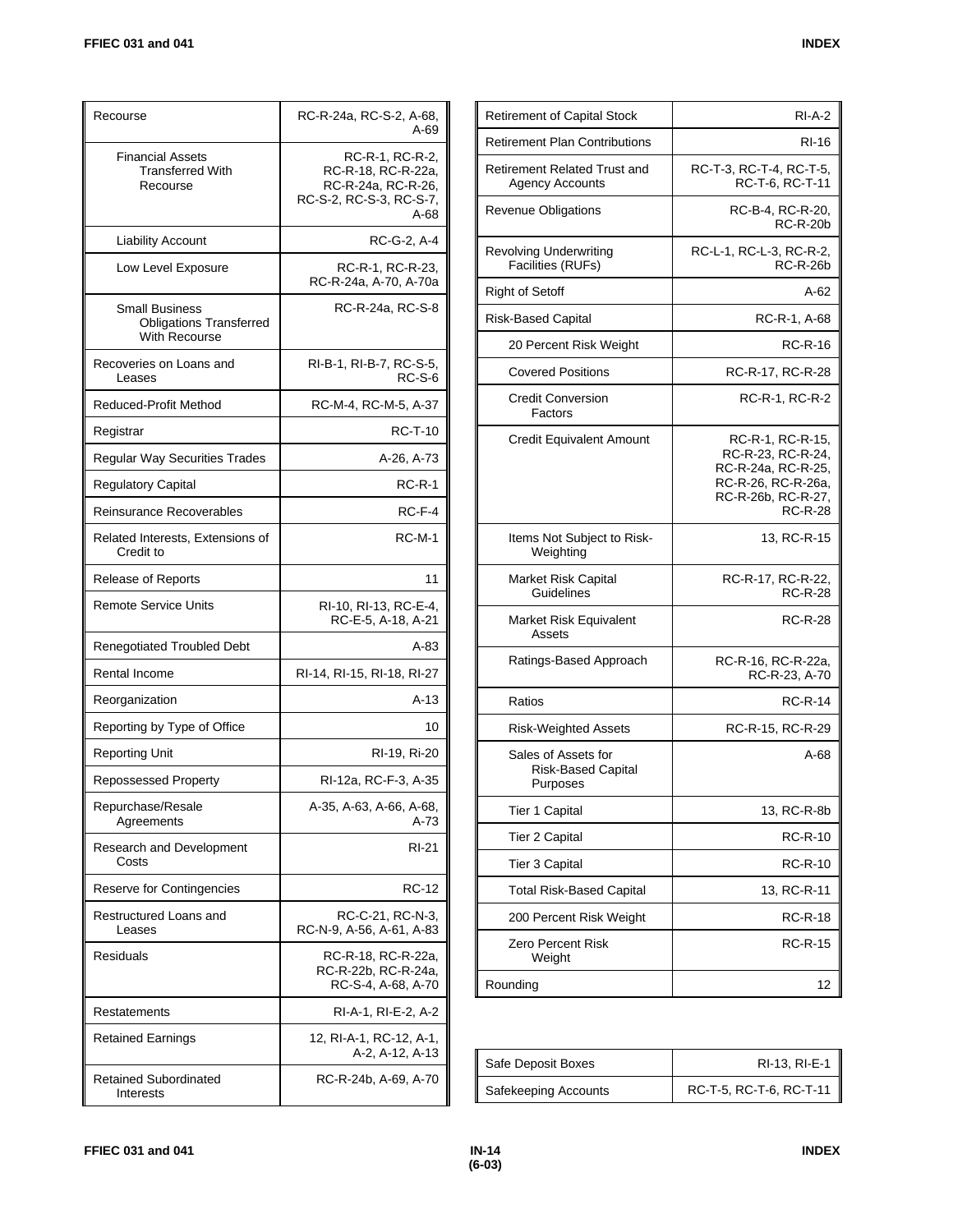| Salaries and Employee<br><b>Benefits</b>                   | RI-16, RC-T-6, A-76                                                                                  |
|------------------------------------------------------------|------------------------------------------------------------------------------------------------------|
| Sale-Leaseback Transactions                                | RC-G-2, A-52                                                                                         |
| Sales of Assets for Risk-Based<br>Capital Purposes         | A-68                                                                                                 |
| Sales of Capital Stock                                     | $RI-A-2$                                                                                             |
| Sales Taxes                                                | <b>RI-21</b>                                                                                         |
| Savings Bonds                                              | RI-13, RC-2, RC-A-2,<br><b>RC-E-7</b>                                                                |
| SEC Staff Accounting Bulletin<br>No. 92                    | 9                                                                                                    |
| Securities                                                 | RI-5, RC-5, RC-B-1,<br>RC-H-2, RC-H-3, RC-K-1,<br>RC-K-2, RC-N-8, RC-R-5,<br>RC-R-20, RC-R-20a, A-72 |
| Accrued Interest on<br><b>Securities Purchased</b>         | RC-F-3                                                                                               |
| Available-for-Sale                                         | 13, RI-A-4, RC-5, RC-13,<br>RC-B-1, RC-B-17,<br>RC-H-2, RC-R-5,<br>RC-R-20a, A-72                    |
| <b>Borrowed</b>                                            | RC-B-2, RC-L-7, RC-T-2,<br>A-73                                                                      |
| <b>Collateralized Mortgage</b><br>Obligations (CMOs)       | RC-B-6, RC-B-16,<br>RC-H-3, RC-T-8                                                                   |
| <b>Commercial Paper</b>                                    | RC-7, RC-B-8, RC-B-9,<br>$A-15$                                                                      |
| <b>Equity Securities</b>                                   | RC-R-2, RC-R-10                                                                                      |
| That Do Not Have<br>Readily<br>Determinable Fair<br>Values | RI-7, RC-F-2, RC-H-4                                                                                 |
| With Readily<br>Determinable Fair<br>Values                | RI-6, RC-B-9, RC-H-3,<br>RC-K-3, RC-R-20a,<br><b>RC-R-20b</b>                                        |
| Federal Home Loan<br>Mortgage Corporation<br>(FHLMC)       | RC-B-3, RC-B-6, RC-B-7,<br>RC-B-9, RC-H-3,<br>RC-R-20, RC-R-20a,<br>RC-R-20b, RC-R-22,<br>RC-T-8     |
| <b>Federal National</b><br>Mortgage Association<br>(FNMA)  | RC-B-3, RC-B-6, RC-B-7,<br>RC-B-9, RC-H-3,<br>RC-R-20, RC-R-20a,<br>RC-R-20b, RC-R-22,<br>RC-T-8     |
| <b>Foreign Debt Securities</b>                             | RC-B-9, RC-H-3, RC-T-8                                                                               |
| Government National<br>Mortgage Association<br>(GNMA)      | RC-B-3, RC-B-6, RC-B-7,<br>RC-H-3, RC-R-20,<br>RC-R-20a, RC-R-20b,<br>RC-R-22, RC-T-8                |
| Held-to-Maturity                                           | RC-5, RC-B-1, RC-B-17,<br>RC-H-2, RC-R-20, A-72                                                      |

| Impairment of                                                                   | RI-16, A-72                                                                                                                                |
|---------------------------------------------------------------------------------|--------------------------------------------------------------------------------------------------------------------------------------------|
| Interest and Dividend<br>Income on                                              | RI-5, RI-28                                                                                                                                |
| Lent                                                                            | RC-B-2, RC-L-5, RC-R-2,<br>RC-R-24, RC-T-2, RC-T-7,<br>A-73                                                                                |
| Market Value of                                                                 | A-59                                                                                                                                       |
| Maturity and Repricing<br>Data for Debt<br><b>Securities</b>                    | <b>RC-B-11</b>                                                                                                                             |
| Mortgage-Backed<br>Securities                                                   | RI-6, RC-B-5, RC-B-6,<br>RC-B-13, RC-B-14,<br>RC-D-1, RC-H-2, RC-H-3,<br>RC-K-1, RC-R-16,<br>RC-R-20, RC-R-20a,<br>RC-R-20b, RC-R-22, A-66 |
| Mutual Funds                                                                    | RI-6, RC-B-9, RC-H-3,<br>$RC-K-3$                                                                                                          |
| Net Unrealized Holding<br>Gains (Losses) on<br>Available-for-Sale<br>Securities | 13, RI-A-4, RC-13, RC-R-2                                                                                                                  |
| <b>Other Debt Securities</b>                                                    | RI-6, RC-B-8, RC-B-13,<br>RC-D-2, RC-H-3, RC-K-2,<br>RC-T-8                                                                                |
| Participations in Pools of<br>Securities                                        | RC-6, RC-10a, RC-B-1,<br>A-67                                                                                                              |
| Pass-Through Securities                                                         | RC-B-6, RC-B-13,<br>RC-B-14, RC-D-1,<br>RC-H-2, RC-T-8                                                                                     |
| Past Due and Nonaccrual                                                         | $RC-N-8$                                                                                                                                   |
| Pledged                                                                         | RC-B-1, RC-B-11                                                                                                                            |
| <b>Purchased Under</b><br>Agreements to Resell                                  | RI-6, RC-6, RC-B-1,<br>RC-H-1, RC-K-2,<br>RC-R-20b, RC-T-8, A-63,<br>A-66, A-68                                                            |
| Real Estate Mortgage<br><b>Investment Conduits</b><br>(REMICs)                  | RC-B-6, RC-B-16,<br>RC-H-3, RC-T-8                                                                                                         |
| Realized Gains (Losses)                                                         | RI-16, RI-D-1                                                                                                                              |
| <b>Securities Activities</b>                                                    | A-72                                                                                                                                       |
| Sold Under Agreements<br>to Repurchase                                          | RI-8, RC-10a, RC-B-1,<br>RC-H-1, RC-K-4, A-63,<br>A-66, A-68                                                                               |
| States and Political<br>Subdivisions in the<br>U.S.                             | RI-6, RC-7, RC-B-4,<br>RC-B-13, RC-D-1,<br>RC-H-2, RC-K-2,<br>RC-R-20, RC-R-20a,<br>RC-R-20b, RC-R-22,<br>RC-R-22a, RC-T-8                 |
| Stripped Mortgage-<br><b>Backed Securities</b>                                  | RC-B-6, RC-B-16,<br>RC-H-3, RC-R-20,<br>RC-R-20b, RC-R-22                                                                                  |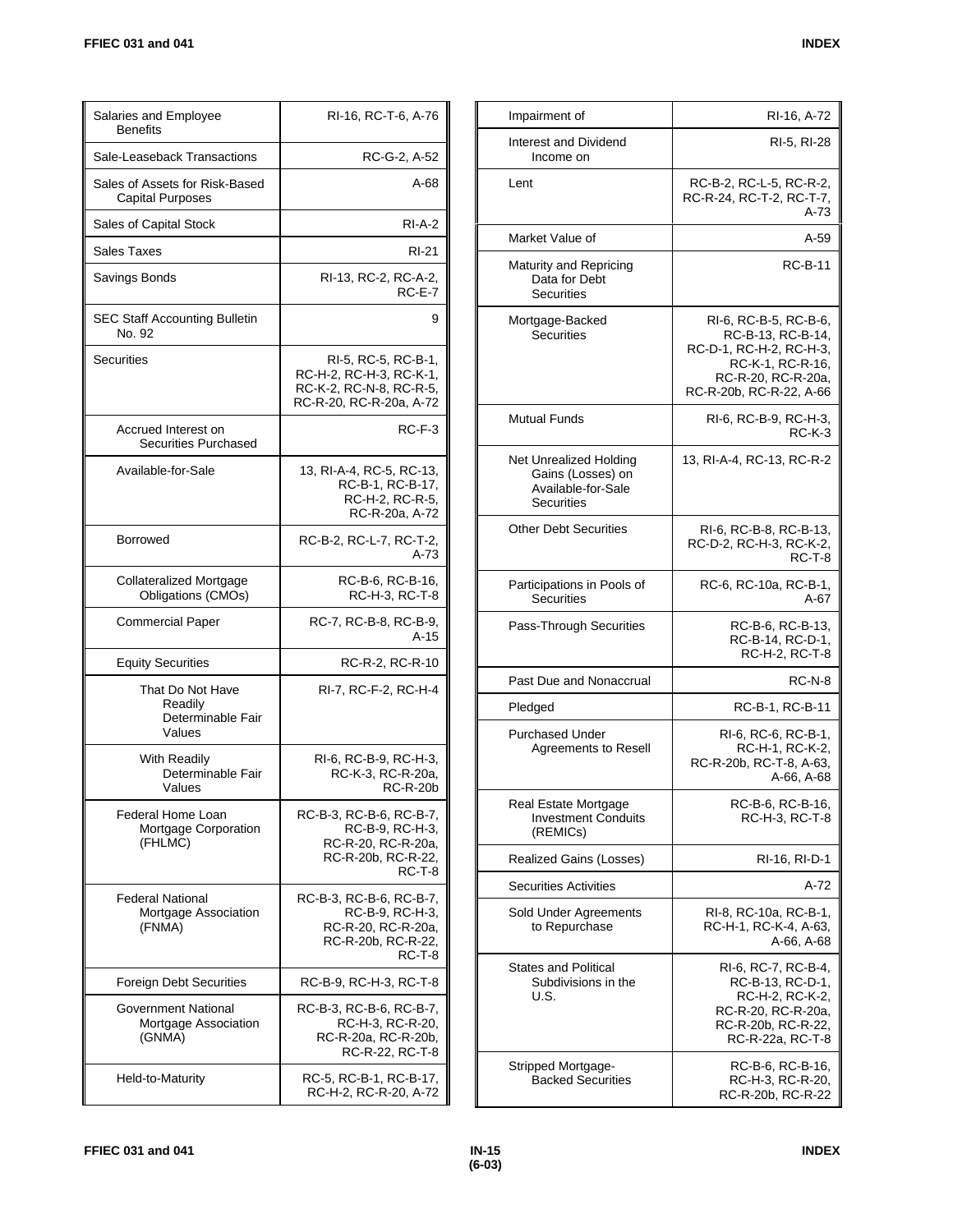| Securities (cont.)                                   |                                                                                                                 |
|------------------------------------------------------|-----------------------------------------------------------------------------------------------------------------|
| STRIPS                                               | RC-B-2, A-16                                                                                                    |
| <b>Structured Notes</b>                              | <b>RC-B-17</b>                                                                                                  |
| Subordinated                                         | RC-S-2, RC-S-4                                                                                                  |
| Tax-Exempt                                           | RI-26, RI-28                                                                                                    |
| Trading                                              | RC 7, RC B 17, RC D 1,<br>A-72                                                                                  |
| <b>Trust Preferred</b>                               | RC-B-8, A-84                                                                                                    |
| U.S. Government Agency<br>Obligations                | RI-6, RC-7, RC-B-3,<br>RC-B-13, RC-D-1,<br>RC-H-2, RC-K-1,<br>RC-R-15, RC-R-20,<br>RC-R-20a, RC-R-22,<br>RC-T-8 |
| U.S. Government-<br>Sponsored Agency<br>Obligations  | RC-B-3, RC-R-20,<br>RC-R-20a, RC-R-22                                                                           |
| U.S. Treasury                                        | RI-6, RC-7, RC-B-2,<br>RC-B-13, RC-D-1,<br>RC-H-2, RC-K-1,<br>RC-R-20, RC-R-20a,<br>RC-R-22, RC-T-8             |
| Underwriting                                         | RI-11, RC-L-3                                                                                                   |
| When-Issued                                          | RC-L-7, RC-L-8, RC-L-12,<br>A-72, A-84                                                                          |
| <b>Securitization Activities</b>                     | <b>RC-S-1</b>                                                                                                   |
| Securitization Income                                | RI-11                                                                                                           |
| Selected Balance Sheet Items<br>for Domestic Offices | $RC-H-1$                                                                                                        |
| Seller-Provided Credit<br>Enhancement                | RC-S-2, RC-S-3, RC-S-7                                                                                          |
| Seller's Interest                                    | RC-S-2, RC-S-5                                                                                                  |
| Separate Account Assets                              | RC-F-4                                                                                                          |
| Separate Account Liabilities                         | $RC-G-2$                                                                                                        |
| Separate Entity Method                               | 11, A-45                                                                                                        |
| Service Charges on Deposit<br>Accounts               | RI-9, RI-14                                                                                                     |
| Servicing                                            |                                                                                                                 |
| <b>Assets Serviced for</b><br>Others                 | RC-S-3, RC-S-8                                                                                                  |
| Contractually Specified<br><b>Servicing Fees</b>     | A-74                                                                                                            |
| Disallowed Servicing<br>Assets                       | RC-R-4, RC-R-11,<br>RC-R-15, RC-R-22a                                                                           |
| Mortgage Servicing<br>Assets                         | RI-11, RC-M-2, A-74                                                                                             |
| Net Servicing Fees                                   | <b>RI-11</b>                                                                                                    |

| Servicing (cont.)                                              |                                                                                                                                         |
|----------------------------------------------------------------|-----------------------------------------------------------------------------------------------------------------------------------------|
| Nonmortgage Servicing<br>Assets                                | RI-11, RC-M-3, A-74                                                                                                                     |
| Servicing Assets and<br>Liabilities                            | A-74                                                                                                                                    |
| Servicing, Securitization, and<br><b>Asset Sale Activities</b> | <b>RC-S-1</b>                                                                                                                           |
| Setoff                                                         | A-62                                                                                                                                    |
| Settlement Date Accounting                                     | RC-B-1, A-78                                                                                                                            |
| <b>Shell Branches</b>                                          | $A-75$                                                                                                                                  |
| Shifts in Reporting Status                                     | 3                                                                                                                                       |
| <b>Short Position</b>                                          | RC-D-3, A-73, A-75                                                                                                                      |
| Short-Term Obligations                                         | RC-T-8                                                                                                                                  |
| Signatures                                                     | 5                                                                                                                                       |
| <b>Small Business Investment</b><br>Company                    | RC-R-8, RC-R-8a                                                                                                                         |
| <b>Small Business Obligations</b>                              | RC-R-24a, A-70                                                                                                                          |
| <b>Social Security Taxes</b>                                   | RC-E-7, RI-16                                                                                                                           |
| <b>Spread Accounts</b>                                         | RC-R-24a, RC-S-2, A-71                                                                                                                  |
| Start-Up Activities                                            | $A-75$                                                                                                                                  |
| <b>States and Political</b><br>Subdivisions in the U.S.        |                                                                                                                                         |
| Deposits of                                                    | RC-E-8, RC-E-18                                                                                                                         |
| General Obligation<br>Claims on                                | RC-R-16                                                                                                                                 |
| Obligations of                                                 | RI-4, RI-26, RI-27,<br><b>RC-C-16</b>                                                                                                   |
| Securities Issued By                                           | RI-6, RI-26, RI-28, RC-7,<br>RC-B-4, RC-B-13,<br>RC-D-1, RC-H-2, RC-K-2,<br>RC-R-20, RC-R-20a,<br>RC-R-20b, RC-R-22,<br><b>RC-R-22a</b> |
| <b>Stock Options</b>                                           | RI A 2                                                                                                                                  |
| <b>Strip Participation</b>                                     | A-70                                                                                                                                    |
| <b>STRIPS</b>                                                  | RC-B-2, A-16                                                                                                                            |
| <b>Structured Notes</b>                                        | <b>RC-B-17</b>                                                                                                                          |
| Subchapter S Election                                          | RI-32                                                                                                                                   |
| <b>Submission Date</b>                                         | 7                                                                                                                                       |
| Submission of Reports                                          | 6                                                                                                                                       |
| Subordinated Notes and<br>Debentures                           | RI-8, RC-10b, RC-12,<br>RC-R-8b, A-76                                                                                                   |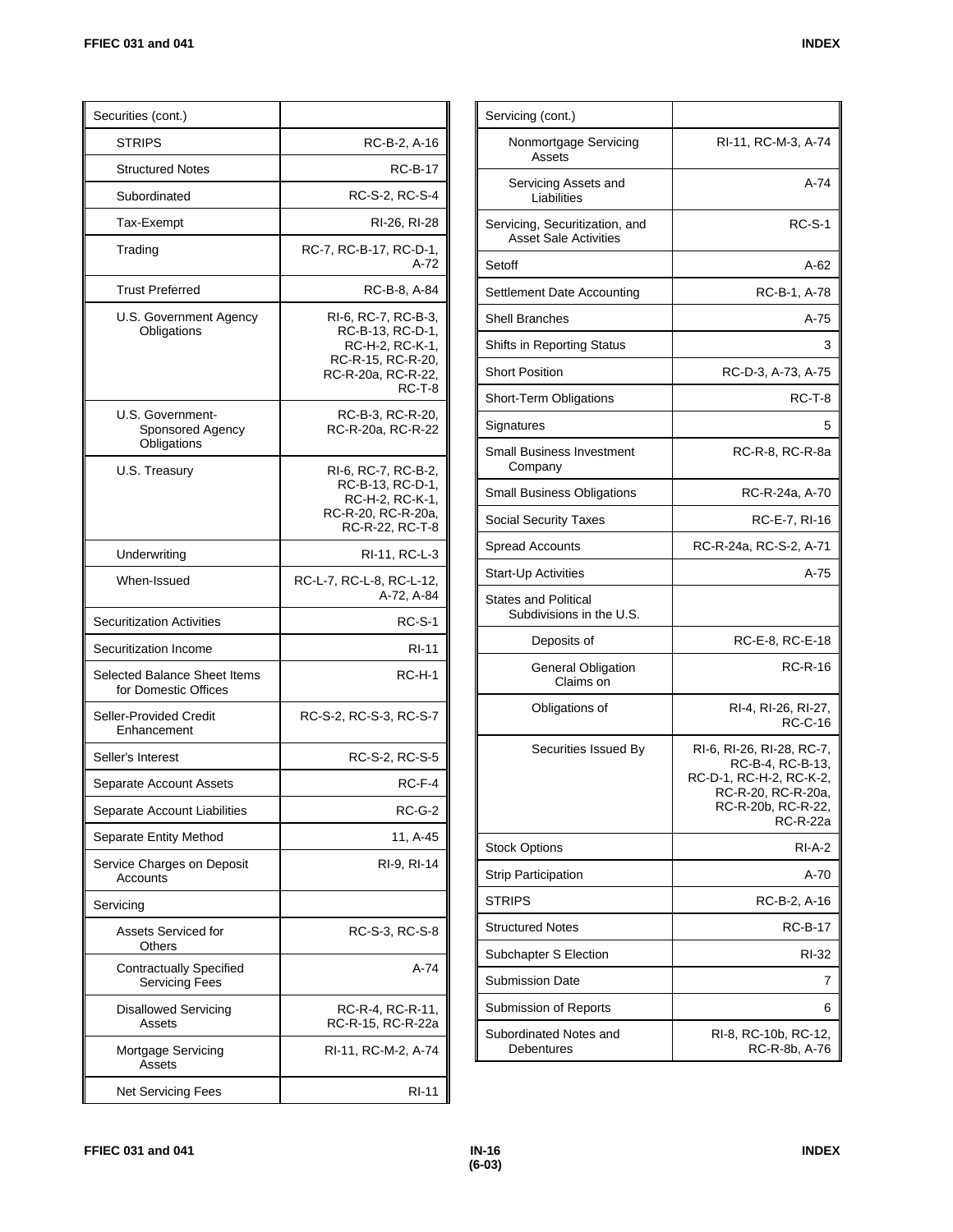| Subsidiaries                                          | 8, 9, 10, A-76                                                       |
|-------------------------------------------------------|----------------------------------------------------------------------|
| Deposits of Consolidated<br>Subsidiaries              | <b>RC-O-2</b>                                                        |
| Financial                                             | <b>RC-R-12</b>                                                       |
| Investments in<br>Unconsolidated<br>Subsidiaries      | 8, 12, RI-11, RI-12, RI-15,<br>RC-8, RC-M-7, RC-R-22a,<br>A-33, A-77 |
| Majority-Owned                                        | 8, A-76                                                              |
| Minority Interests in<br>Consolidated<br>Subsidiaries | RC-11, RC-R-3                                                        |
| <b>Real Estate</b>                                    | RC-R-8a                                                              |
| Significant                                           | 8, A-76                                                              |
| <b>Trust Company</b>                                  | RI-9, RC-T-1                                                         |
| Unconsolidated Banking<br>and Finance                 | <b>RC-R-22a</b>                                                      |
| Surplus                                               | RI-A-1, RC-12, A-11                                                  |
| <b>Suspense Accounts</b>                              | A-77                                                                 |
| <b>Swap Contracts</b>                                 | RC-L-10, RC-L-16, A-27,<br>$A-62$                                    |
| Sweep Arrangements, Retail                            | $A-24$                                                               |
| Syndications                                          | A-56, A-78                                                           |

| <b>Tax-Exempt Income</b>           | RI-27, RI-28                              |
|------------------------------------|-------------------------------------------|
| Telephone Expenses                 | RI-20a, A-76                              |
| Tellers' Overages and<br>Shortages | RI-14, RI-21                              |
| <b>Temporary Differences</b>       | A-4, A-12, A-42                           |
| Term Federal Funds                 | A-35, A-54                                |
| Tier 1 Capital                     | 13, RC-R-8b                               |
| Tier 2 Capital                     | $RC-R-10$                                 |
| Tier 3 Capital                     | $RC-R-10$                                 |
| <b>Total Assets</b>                | RC-9, RC-H-2, RC-I-1,<br>RC-K-3, RC-R-22b |
| <b>Total Equity Capital</b>        | 13, RI-A-1, RI-A-5, RC-15,<br>$RC-R-2$    |
| <b>Total Liabilities</b>           | RC-11, RC-H-2, RC-I-1                     |
| <b>Total Risk-Based Capital</b>    | 13, RC-R-11                               |
| <b>Trade Date Accounting</b>       | RC-B-1, A-78                              |
| Trading                            |                                           |
| <b>Trading Account</b>             | A-72, A-78                                |

| Trading (cont.)                                           |                                                            |
|-----------------------------------------------------------|------------------------------------------------------------|
| <b>Trading Assets</b>                                     | 3, RI-6, RC-7, RC-D-1,<br>RC-D-3, RC-K-3,<br>RC-R-22, A-79 |
| <b>Trading Derivatives</b>                                | RC-D-2, RC-D-3, RC-L-17,<br>RC-L-18, A-31                  |
| <b>Trading Liabilities</b>                                | RI-8, RC-10b, RC-D-1,<br>RC-D-3, A-79                      |
| <b>Trading Revenue</b>                                    | RI-10, RI-29, A-31                                         |
| Transaction Accounts                                      | RI-7, RC-E-4, RC-E-5,<br>RC-K-3, A-18                      |
| <b>Transactions Near End of</b><br>Period                 | 13                                                         |
| <b>Transactions with Parent</b><br><b>Holding Company</b> | RI-A-5, RI-E-2                                             |
| <b>Transfer Agent</b>                                     | <b>RC-T-10</b>                                             |
| <b>Transfers of Financial Assets</b>                      | $A-79$                                                     |
| <b>Travelers' Checks</b>                                  | RI-13, RC-E-3, RC-E-6,<br>$RC-E-7$                         |
| <b>Treasury Receipts</b>                                  | RC-B-9, A-15                                               |
| <b>Treasury Stock</b>                                     | RI-A-3, RC-15, A-83                                        |
| Treasury Tax and Loan<br>Accounts                         | RI-13, RC-E-7                                              |
| <b>Troubled Debt Restructurings</b>                       | RI-24, RC-C-21, RC-N-3,<br>RC-N-9, A-56, A-61, A-83        |
| Trusteeships, Corporate and<br>Municipal                  | $RC-T-9$                                                   |
| <b>Trust Funds</b>                                        | RC-E-2, RC-O-2, A-17                                       |
| <b>Trust Income</b>                                       | RI-9, RC-T-5, RC-T-7                                       |
| <b>Trust Overdrafts</b>                                   | RC-O-2                                                     |
| <b>Trust Preferred Securities</b>                         | RC-B-8, A-84                                               |

| Underlying                           | A-26           |
|--------------------------------------|----------------|
| <b>Underwriting Fees, Securities</b> | <b>RI-11</b>   |
| Underwriting Income, Insurance       | RI-12          |
| <b>Undivided Profits</b>             | <b>RC-12</b>   |
| Unearned ESOP Shares                 | RC-15          |
| Unearned Insurance Premiums          | $RC-G-2$       |
| Unemployment Taxes                   | RI-16          |
| Uniform Resource Locator<br>(URL)    | <b>RC-M-11</b> |
| <b>Uninvested Trust Funds</b>        | 9, RC-O-2      |
| Unit Investment Trusts               | RC-T-9         |